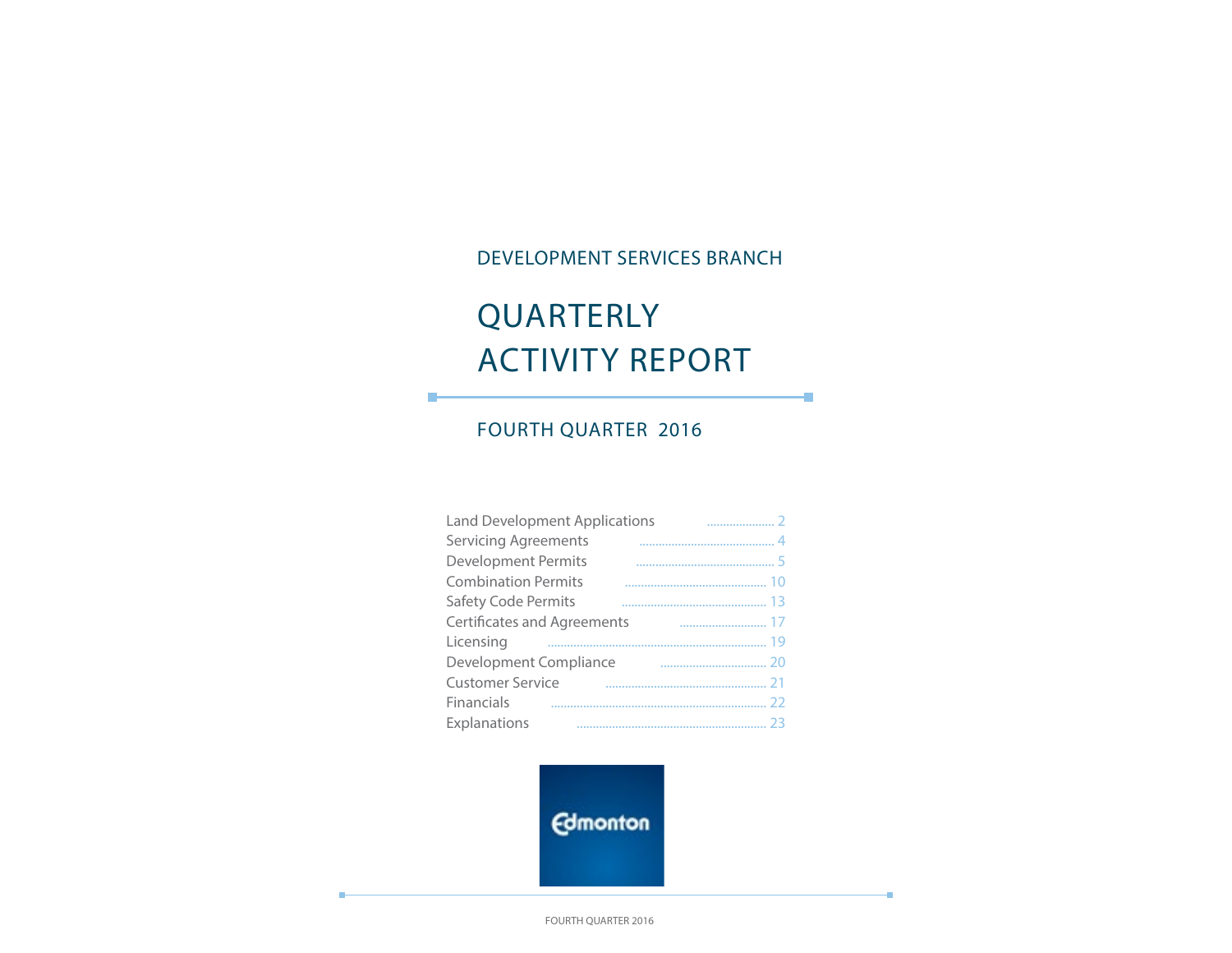### <span id="page-1-0"></span>LAND DEVELOPMENT APPLICATIONS

A land development application (LDA) is required for any of the following:

- subdivide land into two or more parcels (subdivision),
- create bare land condominium units (subdivision),
- convert existing buildings into condominiums (condominium conversion),
- create or amend an Area Structure Plan or Neighbourhood Structure Plan (ASP or NSP),
- change the zoning of land (rezoning), or
- close a portion of roadway (road closure).

Plans, rezonings, and road closures require approval by City Council. Subdivisions are approved by the Subdivision Authority.

LDAs vary significantly in complexity and completion time. Some factors that influence timelines include whether assessments, circulation to other civic agencies, or public meetings are required. The single most common cause of delay in processing LDAs is incomplete or insufficient information.

#### 1

#### Subdivision Applications





#### Subdivision - Single Family Lots



|                                    |         |                |                |     |         |                |      |                | % Change  % Change  % Change    |         |                 |
|------------------------------------|---------|----------------|----------------|-----|---------|----------------|------|----------------|---------------------------------|---------|-----------------|
|                                    |         |                |                |     |         |                |      |                | Q3 2016 -  Q4 2015 -  YTD 2015- |         |                 |
|                                    | Q1 2015 | Q <sub>2</sub> | Q <sub>3</sub> | Q4  | Q1 2016 | Q <sub>2</sub> | Q3   | Q4             | Q4 2016                         | Q4 2016 | <b>YTD 2016</b> |
| 1 Subdivision                      |         |                |                |     |         |                |      |                |                                 |         |                 |
| <b>Applications Submitted</b>      | 71      | 76             | 95             | 127 | 98      | 78             | 109  | 86             | $-21%$                          | $-32%$  | $+1%$           |
| <b>Applications Approved</b>       | 76      | 100            | 80             | 123 | 95      | 118            | 104  | 106            | $+2%$                           | $-14%$  | $+12%$          |
| Single Family Lots Applied For     | 1240    | 190            | 512            | 612 | 678     | 472            | 629  | 763            | $+21%$                          | $+25%$  | $-0\%$          |
| Multiple Family Lots Applied For   | 21      | 11             | 8              | 20  | 18      | 6              |      | 34             | +1600%                          | $+70%$  | 0%              |
| <b>Commercial Lots Applied For</b> | 4       | 3              |                | 19  | 9       |                |      | $\overline{4}$ | $+100%$                         | $-79%$  | $-45%$          |
| Industrial Lots Applied For        |         | 3              |                | 12  | ⇁       | ∍              | 3    | 26             | +767%                           | $+117%$ | $+100%$         |
| Other Lots Applied For             | 45      |                | 8              | 56  |         |                | 9    | 8              | $-11%$                          | $-86%$  | $-74%$          |
| 2 Condominium                      |         |                |                |     |         |                |      |                |                                 |         |                 |
| <b>Applications Submitted</b>      | 41      | 35             | 51             | 52  | 43      | 71             | 49   | 38             | $-22%$                          | $-27%$  | $+12%$          |
| Condominium Units Approved         | 1034    | 597            | 969            | 983 | 446     | 1575           | 1018 | 462            | $-55%$                          | $-53%$  | $-2%$           |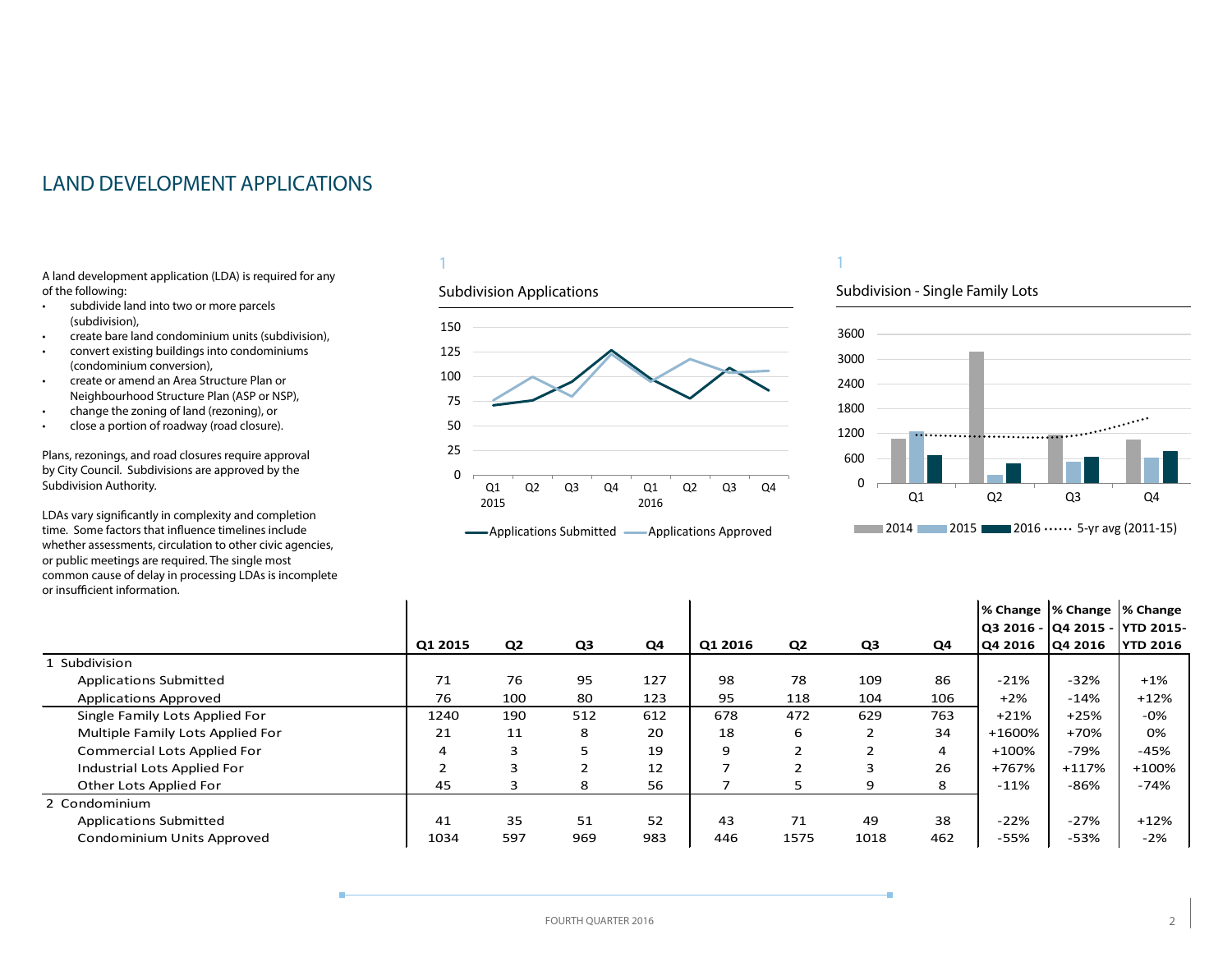



Bylaws & Resolutions at Council

÷



|                                         |         |                |    |    |         |                |    |             |                | % Change  % Change  % Change<br>Q3 2016 - Q4 2015 - YTD 2015 |                 |
|-----------------------------------------|---------|----------------|----|----|---------|----------------|----|-------------|----------------|--------------------------------------------------------------|-----------------|
|                                         | Q1 2015 | Q <sub>2</sub> | Q3 | Q4 | Q1 2016 | Q <sub>2</sub> | Q3 | Q4          | <b>Q4 2016</b> | Q4 2016                                                      | <b>YTD 2016</b> |
| 3 Plan & Plan Amendment                 |         |                |    |    |         |                |    |             |                |                                                              |                 |
| <b>Applications Submitted</b>           | 21      | 19             | 12 | 22 | 13      | 13             | 9  | 17          | +89%           | $-23%$                                                       | $-30%$          |
| <b>Bylaws &amp; Resolutions</b>         | 10      | 20             | 21 | 13 | 11      | 26             | 10 | 14          | $+40%$         | +8%                                                          | -5%             |
| 4 Rezoning                              |         |                |    |    |         |                |    |             |                |                                                              |                 |
| <b>Applications Submitted</b>           | 66      | 40             | 39 | 52 | 42      | 41             | 22 | 35          | +59%           | $-33%$                                                       | $-29%$          |
| <b>Bylaws Approved</b>                  | 38      | 47             | 41 | 51 | 41      | 45             | 37 | 30          | $-19%$         | $-41%$                                                       | $-14%$          |
| 5 Road Closure                          |         |                |    |    |         |                |    |             |                |                                                              |                 |
| <b>Applications Submitted</b>           | 9       | $\mathbf 0$    | 9  | 4  |         |                | 5. | $\mathbf 0$ | $-100\%$       | $-100%$                                                      | $-36%$          |
| <b>Bylaws Approved</b>                  | 6       | 4              |    |    | 6       | 4              |    | 5           | $-29%$         | +150%                                                        | $+47%$          |
| 6 Total Bylaws / Resolutions to Council | 67      | 76             | 75 | 77 | 61      | 89             | 59 | 65          | $+10%$         | $-16%$                                                       | $-7%$           |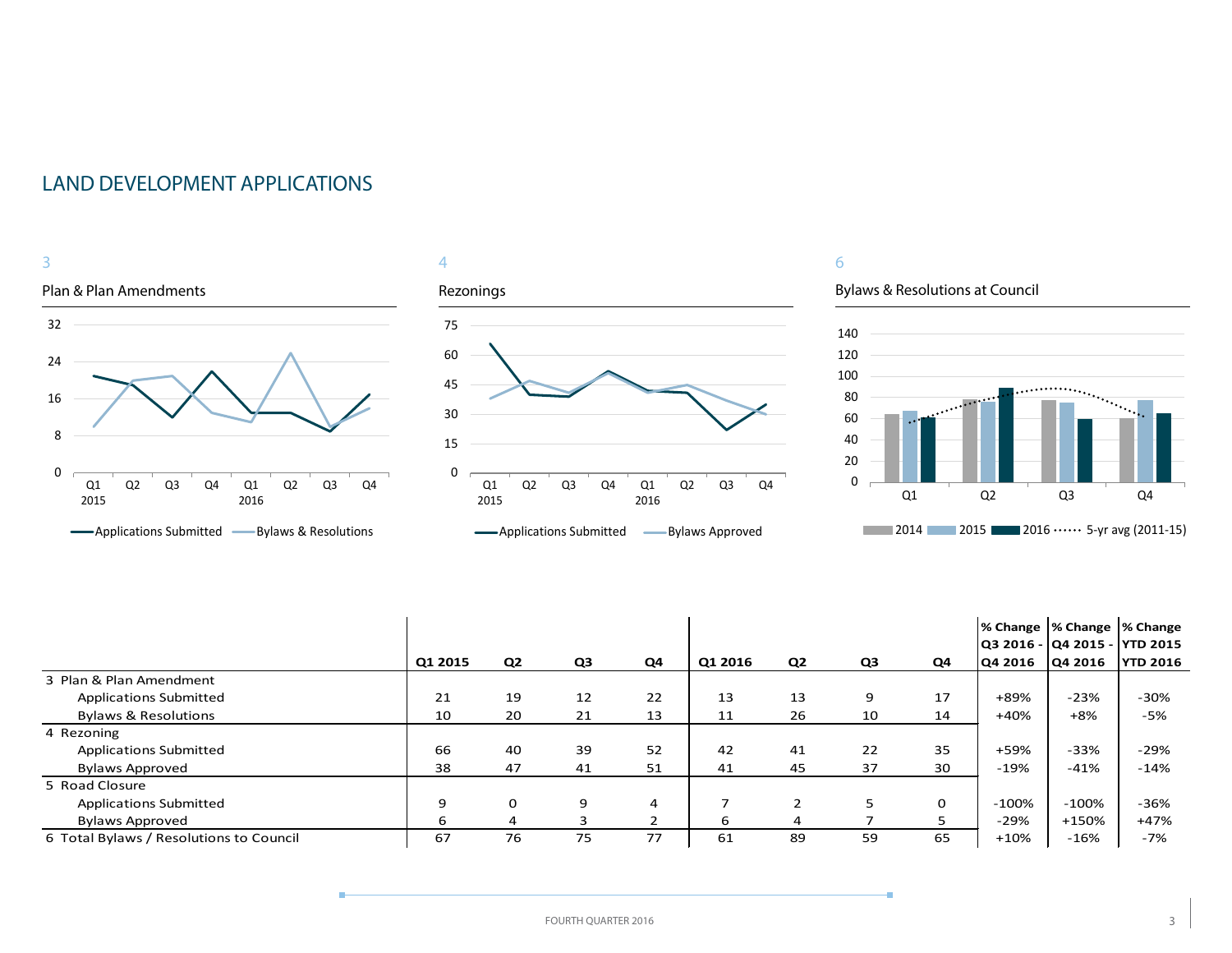### <span id="page-3-0"></span>SERVICING AGREEMENTS

A Servicing Agreement is a legal contract between the developer or property owner and the City of Edmonton. It outlines the terms and conditions which must be met and agreed upon prior to development or servicing proceeding. The Servicing Agreement can be a requirement of a Subdivision or a Development Permit and often includes the review and approval of Engineering Drawings. The Engineering Drawings include the design and construction of municipal improvements such as water mains, storm and sanitary sewers, roads, sidewalks, curbs and gutters, power, street lighting, landscaping and various other items that are necessary to service land being developed or redeveloped.

With every Servicing Agreement application received, there are a number of residential, multi-family, commercial and industrial lots that are proposed to be serviced. The number of applications received is a good indicator of the amount of serviced lots that will be available for development in the near future.

#### 1

#### Servicing Agreement Approvals



### 1

#### Single Family Lot Approvals



|                        | 2014 | 2015 | 2016 | % Change<br><b>YTD 2015-</b><br><b>YTD 2016</b> |
|------------------------|------|------|------|-------------------------------------------------|
| 1 Servicing Agreements |      |      |      |                                                 |
| Projects Approved      | 279  | 186  | 74   | -60%                                            |
| Single Family Lots     | 7576 | 5229 | 3236 | -38%                                            |
| Multiple Family Lots   | 57   | 93   | ت    | $-95%$                                          |
| <b>Commercial Lots</b> | 41   | ь    |      | $-17%$                                          |
| Industrial Lots        | 77   | 19   | 11   | $-42%$                                          |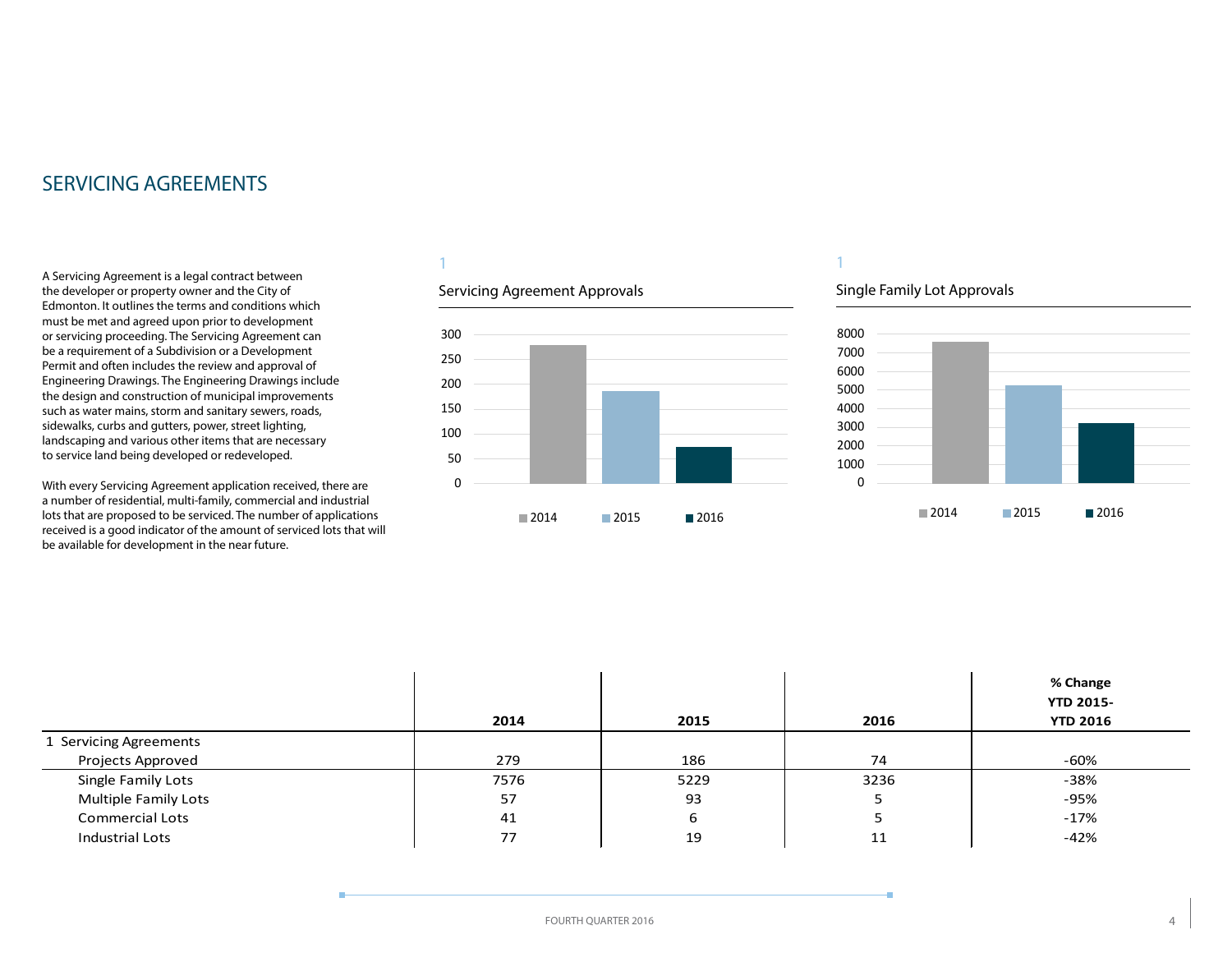<span id="page-4-0"></span>A development permit is written approval from the City that the location, size, and use of a building complies with the Zoning Bylaw regulations. A development permit is required for new construction, some renovations, signs, new businesses, and changes to how a building is being used.

The amount of time that it takes to issue a development permit varies significantly, depending on the type of development permit and application complexity. Permits for minor changes can be issued in one day, while permits for new commercial buildings typically take several weeks to issue. Applications for development that is listed as a discretionary use in the Zoning Bylaw require notification to neighbouring property owners and typically take longer to complete. Other factors that influence timelines include whether circulation to other civic agencies is required and whether assessments are required. The single most common cause of delay in processing development permits is incomplete or insufficient information, which may result in multiple review iterations.

#### 1

#### New Multi-Family Buildings



#### 1

#### New Multi-Family - Quarterly Submissions



|                                                          |         |     |                |     |         |                |      |      | % Change  % Change  % Change |                |                                                    |
|----------------------------------------------------------|---------|-----|----------------|-----|---------|----------------|------|------|------------------------------|----------------|----------------------------------------------------|
|                                                          | Q1 2015 | Q2  | Q <sub>3</sub> | Q4  | Q1 2016 | Q <sub>2</sub> | Q3   | Q4   | <b>Q4 2016</b>               | <b>Q4 2016</b> | Q3 2016 -  Q4 2015 -  YTD 2015-<br><b>YTD 2016</b> |
| 1 New Multi-Family Building DP                           |         |     |                |     |         |                |      |      |                              |                |                                                    |
| <b>Applications Submitted</b>                            | 48      | 44  | 27             | 32  | 37      | 39             | 56   | 40   | -29%                         | $+25%$         | $+14%$                                             |
| Permits Issued                                           | 46      | 45  | 38             | 31  | 30      | 59             | 35   | 36   | $+3%$                        | $+16%$         | 0%                                                 |
| Median Work Days to Issue                                | 90      | 52  | 66             | 53  | 49      | 26             | 25   | 18   | $-28%$                       | $-66%$         | -55%                                               |
| 1.1 Projects up to 4 dwellings                           |         |     |                |     |         |                |      |      |                              |                |                                                    |
| Permits Issued                                           | 28      | 30  | 18             | 12  | 21      | 43             | 23   | 26   | $+13%$                       | $+117%$        | $+28%$                                             |
| Median Work Days to Issue                                | 41      | 36  | 34             | 27  | 45      | 23             | 14   | 12   | $-14%$                       | $-56%$         | $-32%$                                             |
| % Permits Issued within 55 business days (target = 75%)* | 78%     | 95% | 75%            | 91% | 100%    | 95%            | 100% | 100% | 0%                           | $+9%$          | $+13%$                                             |
| % Permits Issued within target time, YTD*                | 78%     | 88% | 84%            | 85% | 100%    | 96%            | 97%  | 98%  |                              |                | $+13%$                                             |

\*Excluding projects within mature neithbourhood overlay.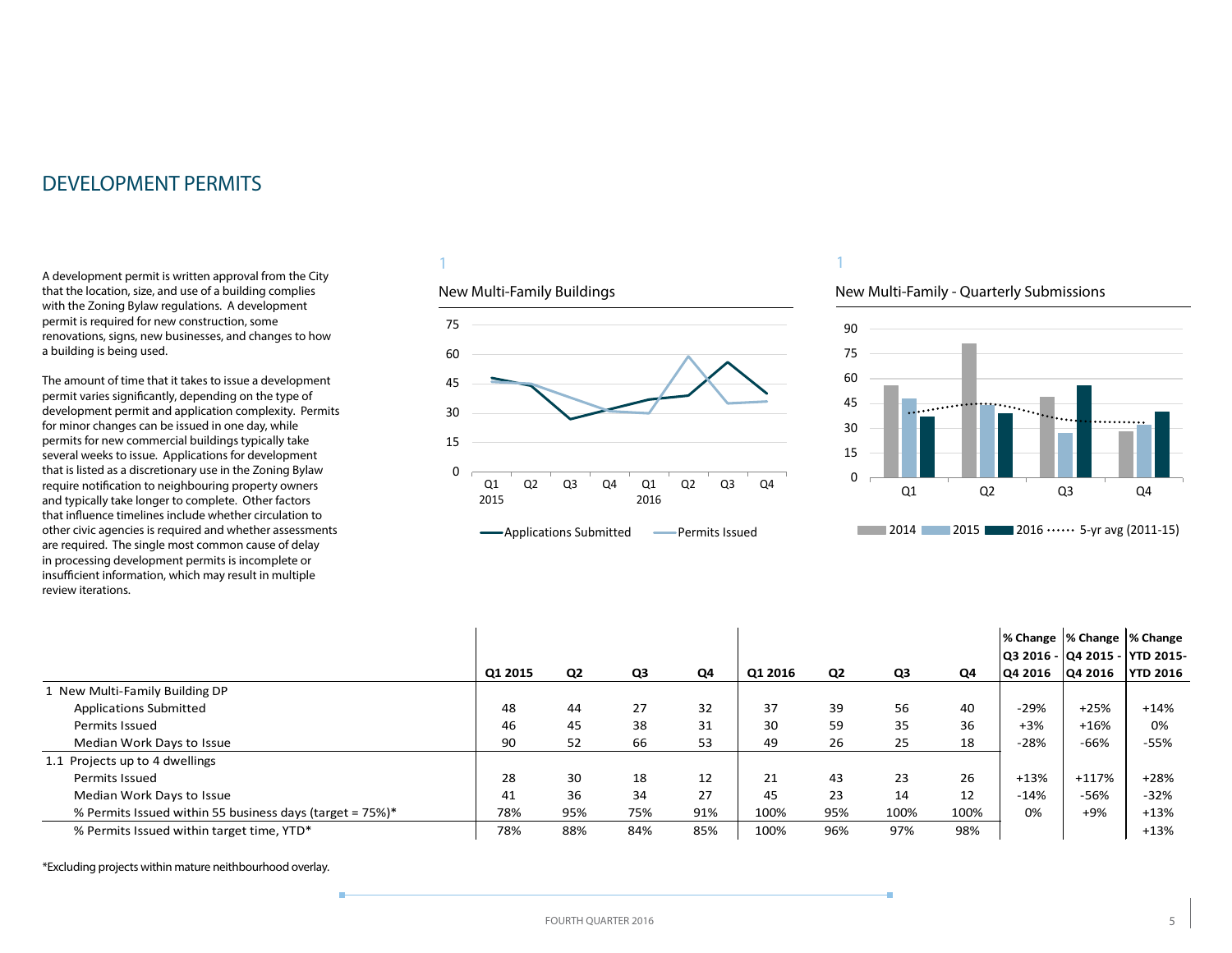

#### 2

### New Duplex / SD - Quarterly Submissions



#### 3



|                                       |         |                |      |      |         |                |      |      | % Change  % Change  % Change |         |                                 |
|---------------------------------------|---------|----------------|------|------|---------|----------------|------|------|------------------------------|---------|---------------------------------|
|                                       |         |                |      |      |         |                |      |      |                              |         | Q3 2016 -  Q4 2015 -  YTD 2015- |
|                                       | Q1 2015 | Q <sub>2</sub> | Q3   | Q4   | Q1 2016 | Q <sub>2</sub> | Q3   | Q4   | <b>Q4 2016</b>               | Q4 2016 | <b>YTD 2016</b>                 |
| 2 New Duplex / Semi-Detached House DP |         |                |      |      |         |                |      |      |                              |         |                                 |
| <b>Applications Submitted</b>         | 266     | 194            | 228  | 214  | 154     | 184            | 158  | 147  | -7%                          | $-31%$  | $-29%$                          |
| <b>Permits Issued</b>                 | 261     | 192            | 210  | 225  | 140     | 173            | 141  | 155  | $+10%$                       | $-31%$  | $-31%$                          |
| Median Work Days to Issue             |         | 6              |      | 6    | 6       | 6              |      |      | 0%                           | $+17%$  | 0%                              |
| 3 Other Residential DP                |         |                |      |      |         |                |      |      |                              |         |                                 |
| <b>Applications Submitted</b>         | 864     | 1492           | 1314 | 1169 | 1072    | 1414           | 1181 | 1002 | $-15%$                       | $-14%$  | $-4%$                           |
| <b>Permits Issued</b>                 | 781     | 1231           | 1229 | 1230 | 1037    | 1246           | 1132 | 1015 | $-10%$                       | $-17%$  | $-1%$                           |
| Median Work Days to Issue             |         |                |      |      |         |                | 3    |      | $-33%$                       | -60%    | $-43%$                          |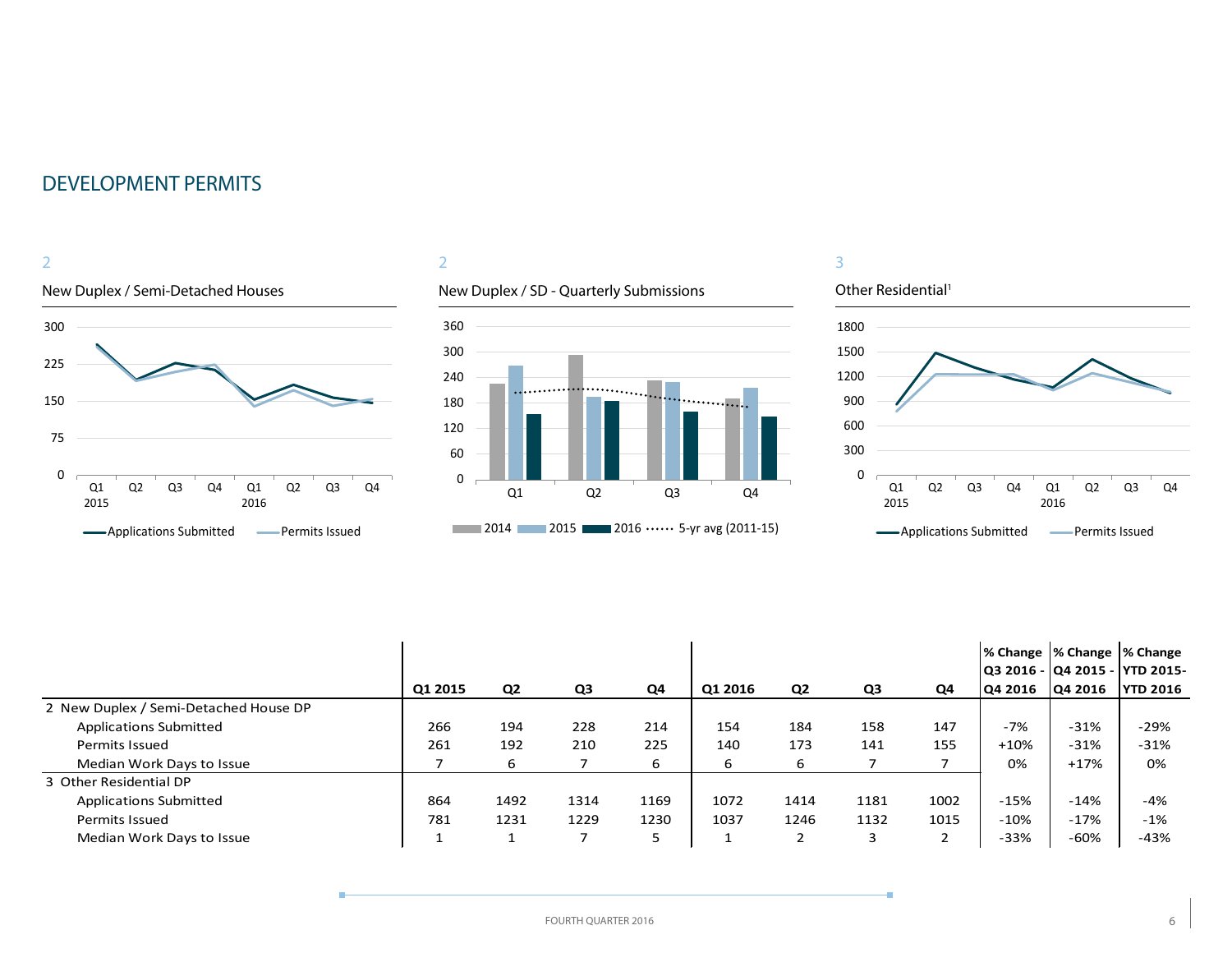In Q1 2014, the Development Services Branch made process changes for Semi-Detached house development permits. If Class A applications are complete and are not contained within a mature neighbourhood overlay, the target is to issue permits within 5 business days. Permits take longer to issue if they are for discretionary development (Class B) or are contained within a mature neighbourhood overlay (Complex). In addition, permits may take longer to issue if the initial application is incomplete or put on hold by the applicant, or application changes are required to adhere to bylaw requirements.

Performance Targets for semi-detached house development permits: Class A - 75% permits issued within 5 business days; Class B - 75% permits issued within 15 business days; Complex - 75% permits issued within 55 business

days.

The actual results include times for complete and incomplete applications.

#### 2

Semi-Detached House - Permits Issued by Level of Complexity



#### 2

Semi-Detached House - Permits Issued within Target Time, YTD 2016



|                                          |         |     |                |     |         |                |     |                |         | % Change  % Change  % Change |                               |
|------------------------------------------|---------|-----|----------------|-----|---------|----------------|-----|----------------|---------|------------------------------|-------------------------------|
|                                          |         |     |                |     |         |                |     |                |         |                              | Q3 2016 - Q4 2015 - YTD 2015- |
|                                          | Q1 2015 | Q2  | Q <sub>3</sub> | Q4  | Q1 2016 | Q <sub>2</sub> | Q3  | Q4             | Q4 2016 | Q4 2016                      | <b>YTD 2016</b>               |
| 2.1 Semi-Detached House - Class A        |         |     |                |     |         |                |     |                |         |                              |                               |
| Permits Issued                           | 221     | 146 | 177            | 182 | 115     | 145            | 112 | 115            | $+3%$   | $-37%$                       | $-33%$                        |
| Median Work Days to Issue                | 6       | 6   |                | 6   | 6       | 6              | 6   | $\overline{ }$ | $+17%$  | $+17%$                       | 0%                            |
| % Permits Issued within 6 business days  | 53%     | 68% | 47%            | 68% | 79%     | 63%            | 54% | 45%            | $-9%$   | $-23%$                       | $+2%$                         |
| 2.2 Semi-Detached House - Class B        |         |     |                |     |         |                |     |                |         |                              |                               |
| Permits Issued                           | 10      | 21  | 8              | 20  | 8       | 13             | 9   | 11             | $+22%$  | $-45%$                       | $-31%$                        |
| Median Work Days to Issue                | 14      | 8   |                | 6   | ᄀ       | 8              | 9   | 6              | $-33%$  | 0%                           | $-14%$                        |
| % Permits Issued within 15 business days | 60%     | 76% | 88%            | 85% | 88%     | 92%            | 67% | 91%            | $+24%$  | $+6%$                        | $+7%$                         |
| 2.3 Semi-Detached House - Complex        |         |     |                |     |         |                |     |                |         |                              |                               |
| <b>Permits Issued</b>                    | 30      | 25  | 24             | 23  | 17      | 15             | 20  | 27             | $+35%$  | $+17%$                       | $-23%$                        |
| Median Work Days to Issue                | 20      | 27  | 49             | 46  | 40      | 38             | 51  | 45             | $-12%$  | $-2%$                        | $+23%$                        |
| % Permits Issued within 55 business days | 87%     | 80% | 63%            | 65% | 88%     | 67%            | 60% | 74%            | $+14%$  | $+9%$                        | $-3%$                         |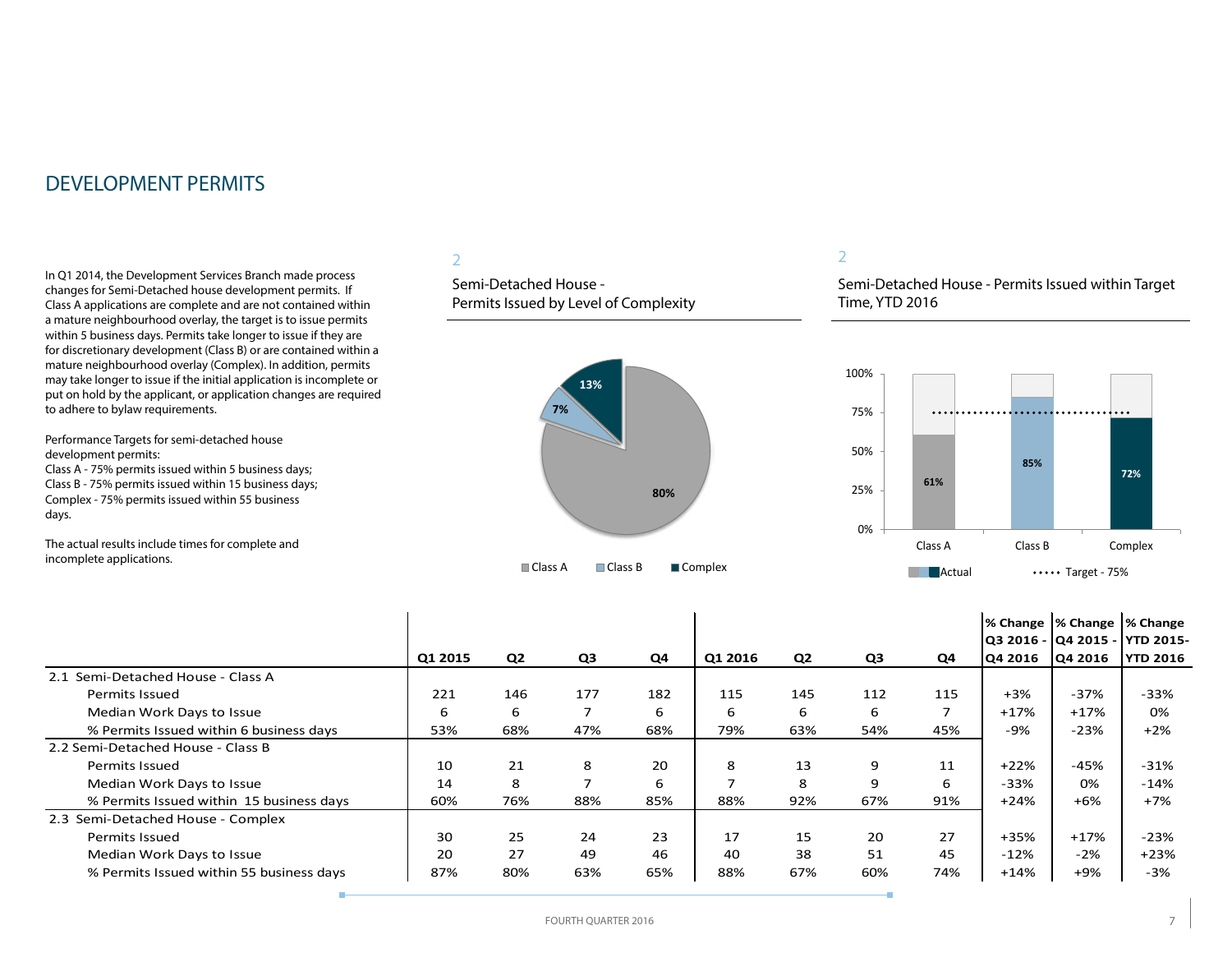#### 4

#### New Non-Residential Buildings



#### 4

#### New Non-Residential - Quarterly Submissions



|                               |         |                |     |     |         |                |    |    | % Change  % Change  % Change    |         |                 |
|-------------------------------|---------|----------------|-----|-----|---------|----------------|----|----|---------------------------------|---------|-----------------|
|                               |         |                |     |     |         |                |    |    | Q3 2016 -  Q4 2015 -  YTD 2015- |         |                 |
|                               | Q1 2015 | Q <sub>2</sub> | Q3  | Q4  | Q1 2016 | Q <sub>2</sub> | Q3 | Q4 | <b>Q4 2016</b>                  | Q4 2016 | <b>YTD 2016</b> |
| 4 New Non Residential DP      |         |                |     |     |         |                |    |    |                                 |         |                 |
| <b>Applications Submitted</b> | 80      | 124            | 105 | 110 | 87      | 112            | 88 | 59 | $-33%$                          | $-46%$  | $-17%$          |
| <b>Permits Issued</b>         | 107     | 77             | 113 | 83  | 90      | 93             | 88 | 68 | $-23%$                          | $-18%$  | $-11%$          |
| Median Working Days to Issue  | 61      | 38             | 43  | 63  | 58      | 54             | 51 | 65 | $+27%$                          | $+3%$   | $+11%$          |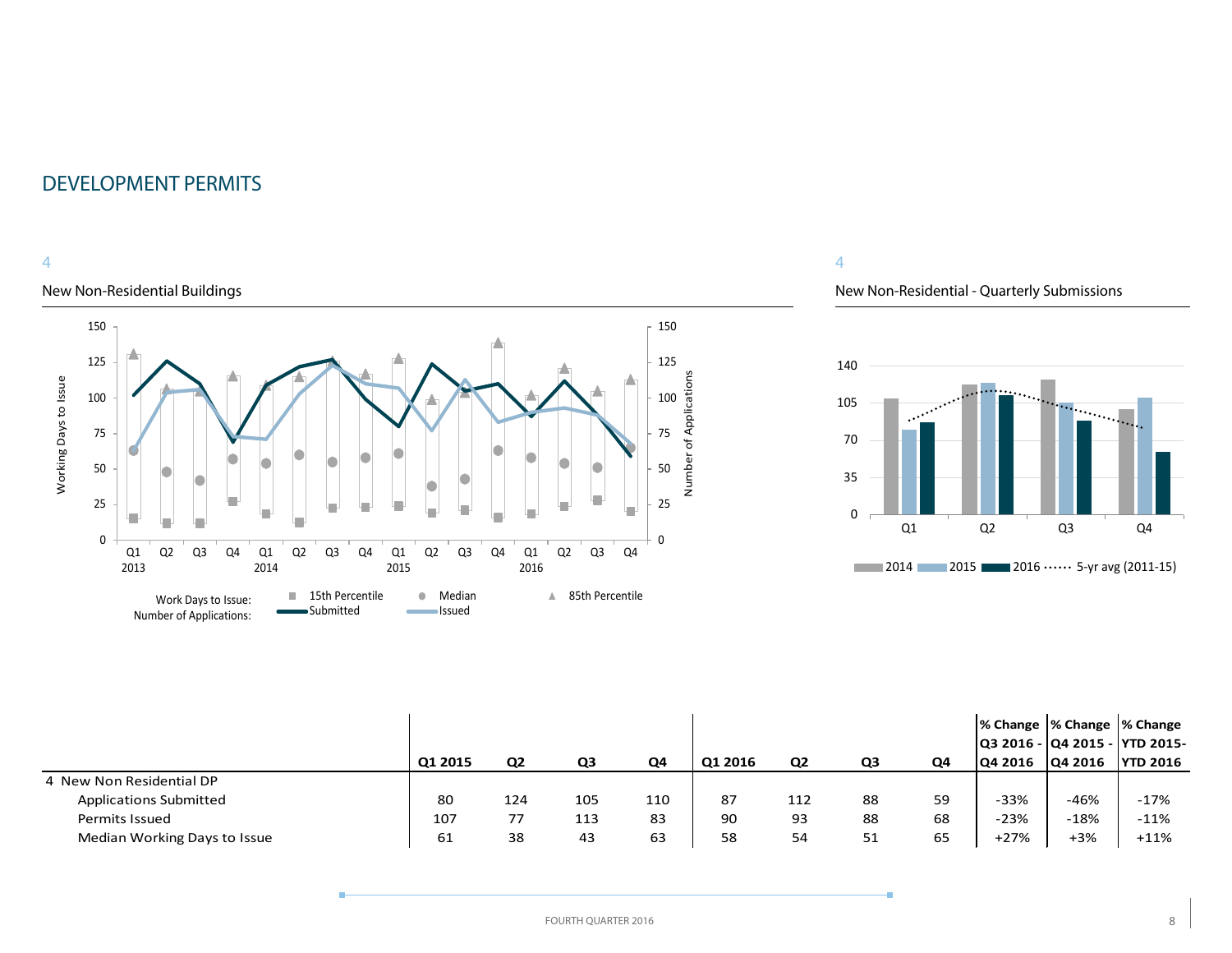

|                               |         |                          |     |     |                          |                |     |     | % Change  % Change  % Change |                | Q3 2016 -  Q4 2015 -  YTD 2015- |
|-------------------------------|---------|--------------------------|-----|-----|--------------------------|----------------|-----|-----|------------------------------|----------------|---------------------------------|
|                               | Q1 2015 | Q <sub>2</sub>           | Q3  | Q4  | Q1 2016                  | Q <sub>2</sub> | Q3  | Q4  | Q4 2016                      | <b>Q4 2016</b> | <b>YTD 2016</b>                 |
| 5 Other Non Residential DP    |         |                          |     |     |                          |                |     |     |                              |                |                                 |
| <b>Applications Submitted</b> | 388     | 421                      | 339 | 358 | 386                      | 407            | 400 | 354 | $-12%$                       | $-1%$          | $+3%$                           |
| Permits Issued                | 339     | 335                      | 336 | 303 | 327                      | 331            | 364 | 329 | $-10%$                       | $+9%$          | $+3%$                           |
| 6 Home Occupation DP          |         |                          |     |     |                          |                |     |     |                              |                |                                 |
| <b>Applications Submitted</b> | 812     | 839                      | 848 | 765 | 910                      | 986            | 807 | 693 | $-14%$                       | -9%            | $+4%$                           |
| Permits Issued                | 647     | 712                      | 701 | 624 | 777                      | 838            | 668 | 653 | $-2%$                        | $+5%$          | $+9%$                           |
| Median Work Days to Issue     |         |                          |     |     |                          |                |     |     | 0%                           | 0%             | 0%                              |
| 7 Portable Sign DP            |         |                          |     |     |                          |                |     |     |                              |                |                                 |
| <b>Applications Submitted</b> | 710     | 780                      | 600 | 740 | 872                      | 903            | 805 | 734 | -9%                          | $-1%$          | $+17%$                          |
| <b>Permits Issued</b>         | 638     | 723                      | 605 | 688 | 775                      | 885            | 729 | 591 | $-19%$                       | $-14%$         | $+12%$                          |
| Median Work Days to Issue     | 3       | $\overline{\phantom{a}}$ | 8   | 5   | $\overline{\phantom{a}}$ | 8              | 6   | 4   | -33%                         | $-20%$         | $+9%$                           |

÷.

÷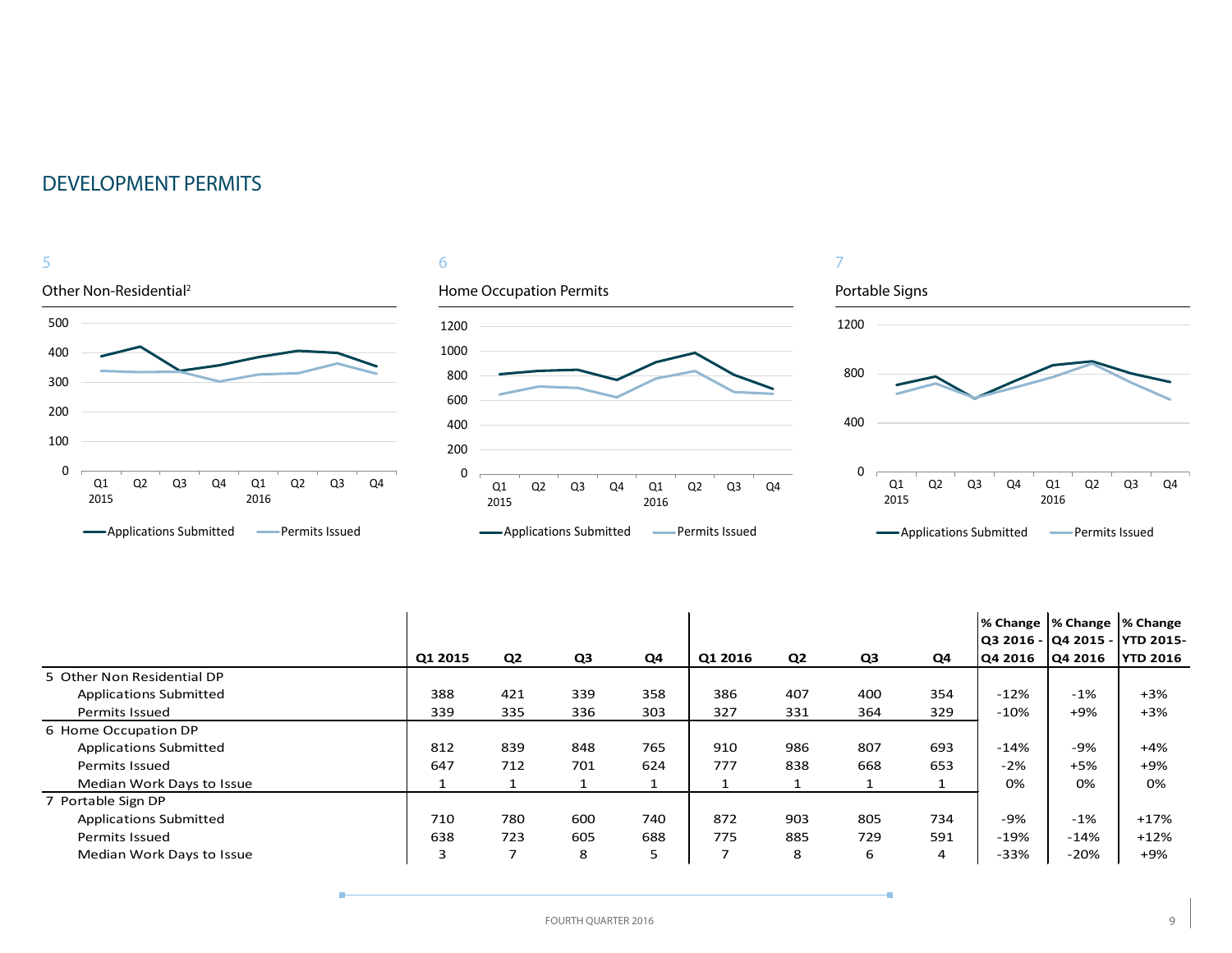### <span id="page-9-0"></span>COMBINATION PERMITS

A combination permit is used for select applications that require multiple permits. An applicant can make a single application that includes all of the required development and safety code permits. Combination permits are used for accessory structures, uncovered decks, signs (if a building permit is required), and single detached houses.

A combination permit is considered issued after all of the required permits are issued. After a permit is issued and construction is complete, at least one safety code inspection will be completed.

Simple residential combo permits can be issued in one day at the Permits & Licensing Service Centre. Permits take longer to issue if they are for discretionary development, require a variance, are contained within a neighbourhood overlay, or the initial application is incomplete.

In 2012, the Development Services Branch launched Expedited Development Review for qualified house combo permits. If an application qualifies for expedited review, the development permit can be issued within one business day.

#### 1



### 2



|                                  |         |                |      |     |         |                |      |     | % Change  % Change  % Change    |                |                 |
|----------------------------------|---------|----------------|------|-----|---------|----------------|------|-----|---------------------------------|----------------|-----------------|
|                                  |         |                |      |     |         |                |      |     | Q3 2016 -  Q4 2015 -  YTD 2015- |                |                 |
|                                  | Q1 2015 | Q <sub>2</sub> | Q3   | Q4  | Q1 2016 | Q <sub>2</sub> | Q3   | Q4  | Q4 2016                         | <b>Q4 2016</b> | <b>YTD 2016</b> |
| 1 Minor Residential Combo Permit |         |                |      |     |         |                |      |     |                                 |                |                 |
| <b>Applications Submitted</b>    | 555     | 1263           | 1297 | 663 | 507     | 1237           | 1056 | 522 | $-51%$                          | $-21%$         | $-12%$          |
| Permits Issued                   | 472     | 1106           | 1200 | 733 | 485     | 987            | 1039 | 659 | $-37%$                          | $-10%$         | $-10%$          |
| Median Work Days to Issue        | 16      | 6              | 12   | 23  | 25      | 10             | 17   | 23  | $+35%$                          | 0%             | $+32%$          |
| 2 Sign Combo Permit              |         |                |      |     |         |                |      |     |                                 |                |                 |
| <b>Applications Submitted</b>    | 170     | 201            | 201  | 274 | 236     | 279            | 247  | 225 | -9%                             | $-18%$         | $+17%$          |
| Permits Issued                   | 156     | 157            | 174  | 181 | 257     | 225            | 220  | 217 | $-1%$                           | $+20%$         | +38%            |
| Median Work Days to Issue        | 23      | 23             | 24   | 20  | 27      | 22             | 26   | 23  | $-12%$                          | $+15%$         | $+9%$           |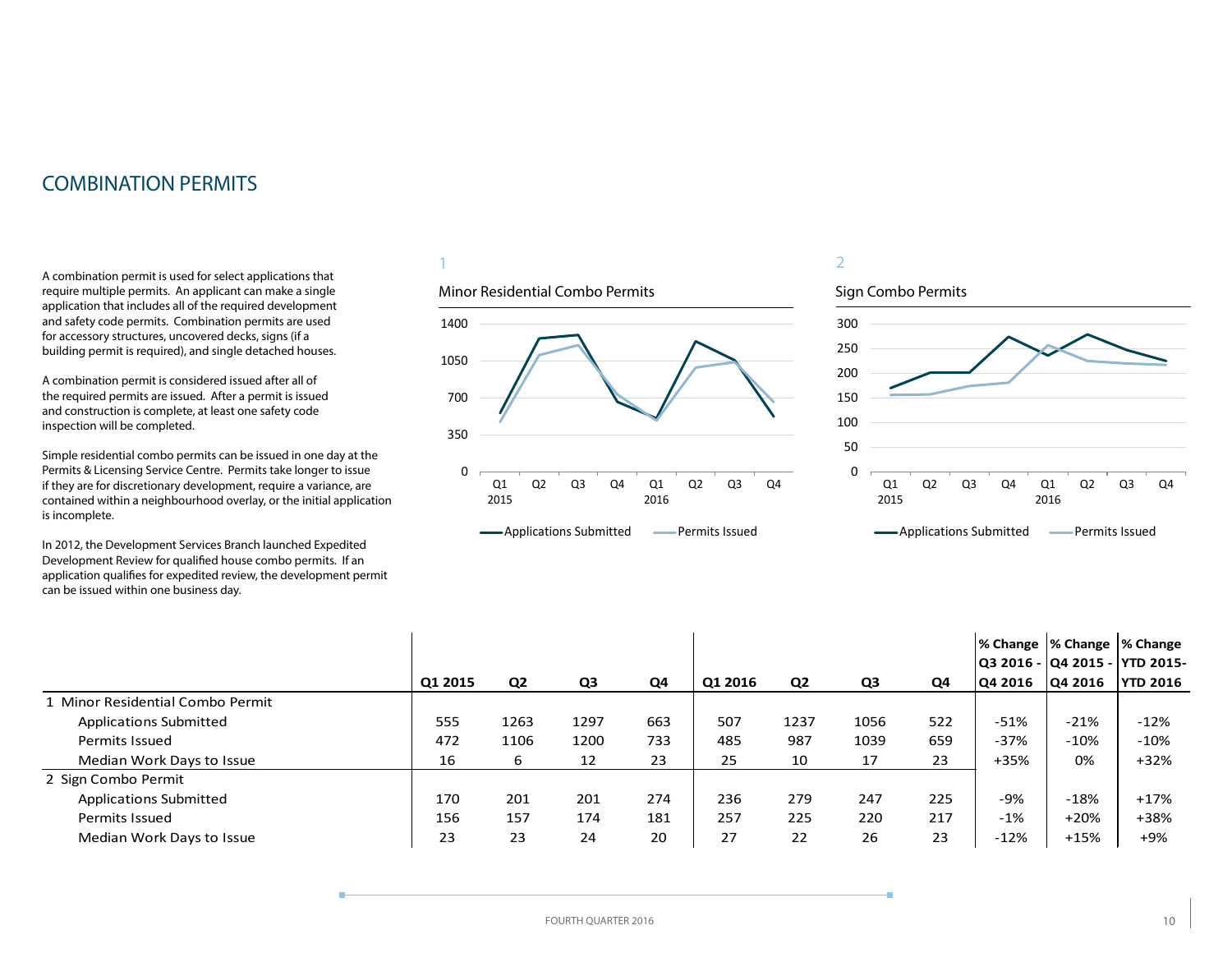### COMBINATION PERMITS



#### House Combo Permits



#### 3

House Combo - Quarterly Submissions



|                                       | Q1 2015 | Q <sub>2</sub> | Q3   | Q4  | Q1 2016 | Q <sub>2</sub> | Q3  | Q4  | % Change  % Change  % Change<br> Q3 2016 -  Q4 2015 -  YTD 2015-<br><b>Q4 2016</b> | <b>Q4 2016</b> | <b>YTD 2016</b> |
|---------------------------------------|---------|----------------|------|-----|---------|----------------|-----|-----|------------------------------------------------------------------------------------|----------------|-----------------|
| 3 House Combo Permits                 |         |                |      |     |         |                |     |     |                                                                                    |                |                 |
| <b>Applications Submitted</b>         | 1074    | 1084           | 1041 | 830 | 659     | 862            | 827 | 844 | $+2%$                                                                              | 2%             | $-21%$          |
| Permits Issued                        | 1142    | 1074           | 979  | 737 | 771     | 663            | 816 | 849 | $+4%$                                                                              | 15%            | $-21%$          |
| Median Working Days to Issue          | 19      | 19             | 21   | 24  | 33      | 28             | 36  | 28  | $-22%$                                                                             | 17%            | 51%             |
| Expedited Permits Issued - % of Total | 27%     | 23%            | 22%  | 26% | 20%     | 20%            | 17% | 12% | -5%                                                                                | $-14%$         | $-7%$           |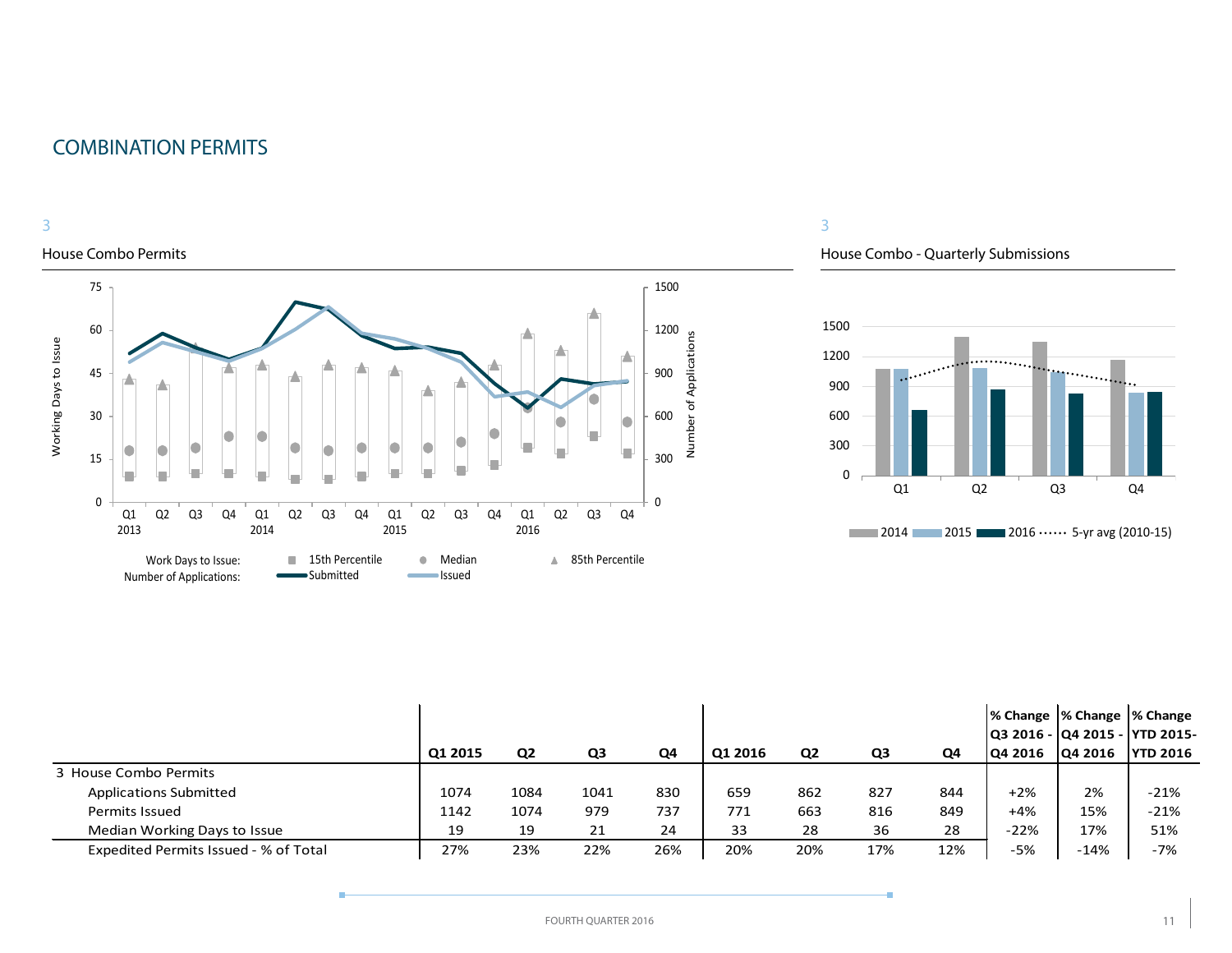### COMBINATION PERMITS

If a house combo application qualifies for an expedited review, the development permit can be issued within one day, and the complete combo permit (development and building) can be issued within 10 business days. Permits take longer to issue if they are for discretionary development (Class B, non-expedited) or are contained within mature neighbourhood overlay (Complex). In addition, permits may take longer to issue if the initial application is incomplete or put on hold by the applicant, or application changes are required to adhere to bylaw requirements.

Performance Targets:

Expedited - 75% issued within 10 business days; Non-Expedited - 75% issued within 30 business days; Complex - 75% issued within 85 business days.

Actual results include times for complete and incomplete applications.

#### 3

House Combo - Permits Issued by Level of Complexity



#### 3

House Combo - Permits Issued within Target Time, YTD 2016



|                                          |         |                |                |     |         |                |                |     | % Change  % Change  % Change |         |                  |
|------------------------------------------|---------|----------------|----------------|-----|---------|----------------|----------------|-----|------------------------------|---------|------------------|
|                                          |         |                |                |     |         |                |                |     | Q3 2016 -  Q4 2015 -         |         | <b>YTD 2015-</b> |
|                                          | Q1 2015 | Q <sub>2</sub> | Q <sub>3</sub> | Q4  | Q1 2016 | Q <sub>2</sub> | Q <sub>3</sub> | Q4  | Q4 2016                      | Q4 2016 | <b>YTD 2016</b>  |
| 3.1 House Combo - Expedited              |         |                |                |     |         |                |                |     |                              |         |                  |
| Permits Issued                           | 306     | 249            | 212            | 194 | 156     | 135            | 140            | 105 | $-25%$                       | $-46%$  | -44%             |
| Median Work Days to Issue                | 10      | 9              | 10             | 14  | 20      | 17             | 26             | 14  | $-46%$                       | 0%      | +79%             |
| % Permits Issued within 10 business days | 53%     | 74%            | 56%            | 26% | 15%     | 19%            | 5%             | 26% | $+21%$                       | 0%      | $-38%$           |
| 3.2 House Combo - Non-Expedited          |         |                |                |     |         |                |                |     |                              |         |                  |
| <b>Permits Issued</b>                    | 776     | 754            | 691            | 481 | 544     | 444            | 562            | 653 | $+16%$                       | $+36%$  | $-18%$           |
| Median Work Days to Issue                | 23      | 20             | 23             | 27  | 34      | 28             | 35             | 28  | $-20%$                       | $+4%$   | $+34%$           |
| % Permits Issued within 30 business days | 68%     | 79%            | 78%            | 61% | 41%     | 58%            | 36%            | 60% | $+24%$                       | $-1%$   | $-24%$           |
| 3.3 House Combo - Complex                |         |                |                |     |         |                |                |     |                              |         |                  |
| <b>Permits Issued</b>                    | 60      | 69             | 76             | 62  | 71      | 84             | 114            | 91  | $-20%$                       | $+47%$  | +35%             |
| Median Work Days to Issue                | 70      | 58             | 69             | 79  | 96      | 75             | 73             | 72  | $-1\%$                       | $-9%$   | $+14%$           |
| % Permits Issued within 85 business days | 63%     | 61%            | 70%            | 61% | 41%     | 58%            | 61%            | 65% | $+4%$                        | $+4%$   | -7%              |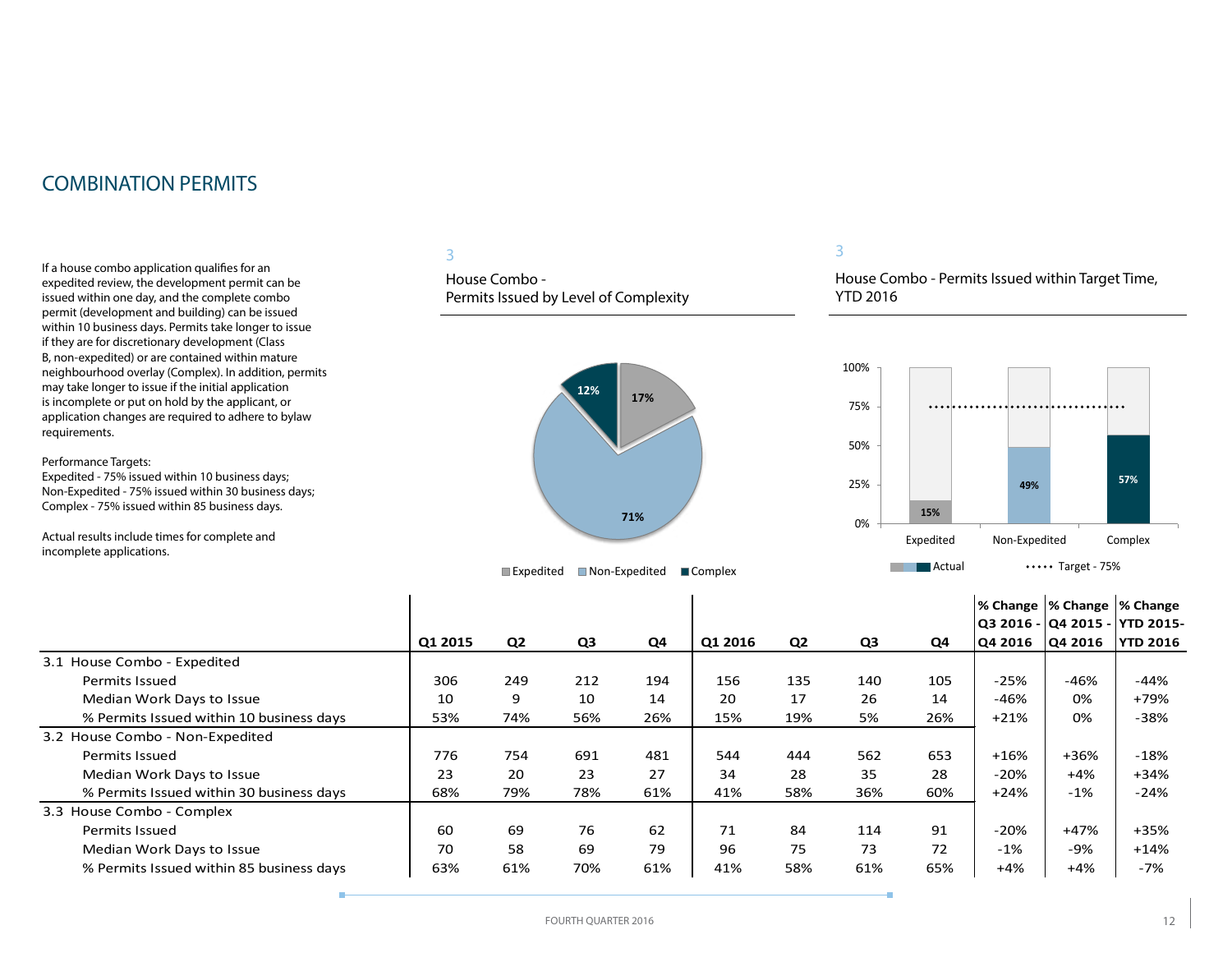<span id="page-12-0"></span>Safety code permits ensure that any new construction or alterations comply with the Alberta Safety Codes Act. Safety code permits include building, HVAC (heating, ventilation, and air-conditioning), plumbing, gas, and electrical permits. Each permit requires at least one inspection after the work has been completed. Permits for new buildings typically require multiple inspections throughout the construction process.

Development Services Branch employees complete over 20,000 safety code inspections each quarter. This does not include electrical inspections, which are completed by an external contractor.

Building permit volumes provide an indication of overall economic activity within the City of Edmonton. Detailed information on building permits and the construction value of these permits can be found in the [Monthly](http://www.edmonton.ca/buildingpermitreport)  [Building Permit report](http://www.edmonton.ca/buildingpermitreport).

#### 1





1

#### Inspections Completed - Quarterly Volume



|                                    |         |                |       |       |         |       |       |       | % Change  % Change  % Change    |         |                 |
|------------------------------------|---------|----------------|-------|-------|---------|-------|-------|-------|---------------------------------|---------|-----------------|
|                                    |         |                |       |       |         |       |       |       | Q3 2016 -  Q4 2015 -  YTD 2015- |         |                 |
|                                    | Q1 2015 | Q <sub>2</sub> | Q3    | Q4    | Q1 2016 | Q2    | Q3    | Q4    | <b>Q4 2016</b>                  | Q4 2016 | <b>YTD 2016</b> |
| 1 Inspections Completed            |         |                |       |       |         |       |       |       |                                 |         |                 |
| <b>Building</b>                    | 12366   | 14235          | 13159 | 12821 | 12244   | 11208 | 11145 | 11082 | $-1%$                           | $-14%$  | $-13%$          |
| <b>HVAC</b>                        | 6708    | 7951           | 7420  | 7095  | 6997    | 6397  | 6047  | 5820  | -4%                             | $-18%$  | $-13%$          |
| Plumbing & Gas                     | 11925   | 12926          | 12366 | 12503 | 11396   | 11150 | 10530 | 10904 | +4%                             | $-13%$  | $-12%$          |
| <b>Total Inspections Completed</b> | 30999   | 35112          | 32945 | 32419 | 30637   | 28755 | 27722 | 27806 | +0%                             | $-14%$  | $-13%$          |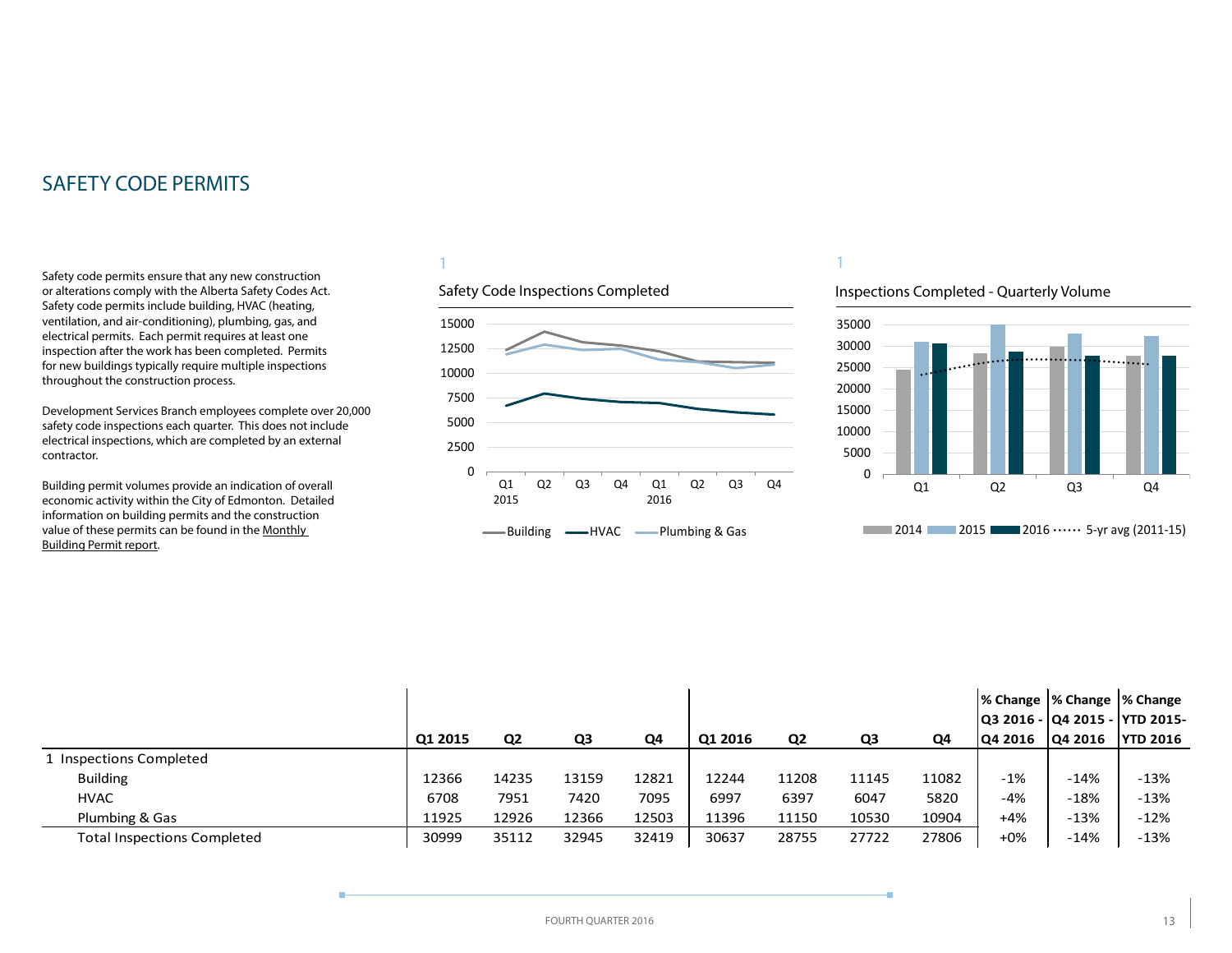

### 2





#### 3





|                                              |         |                |      |      |         |                |      |      |         | % Change  % Change  % Change |                                 |
|----------------------------------------------|---------|----------------|------|------|---------|----------------|------|------|---------|------------------------------|---------------------------------|
|                                              |         |                |      |      |         |                |      |      |         |                              | Q3 2016 -  Q4 2015 -  YTD 2015- |
|                                              | Q1 2015 | Q <sub>2</sub> | Q3   | Q4   | Q1 2016 | Q <sub>2</sub> | Q3   | Q4   | Q4 2016 | Q4 2016                      | <b>YTD 2016</b>                 |
| 2 Rowhousing & Semi-Detached Building Permit |         |                |      |      |         |                |      |      |         |                              |                                 |
| <b>Applications Submitted</b>                | 318     | 269            | 520  | 311  | 253     | 286            | 226  | 257  | $+14%$  | $-17%$                       | $-28%$                          |
| <b>Permits Issued</b>                        | 380     | 296            | 326  | 278  | 229     | 217            | 249  | 275  | $+10%$  | $-1%$                        | $-24%$                          |
| Median Work Days to Issue                    | 22      | 18             | 20   | 22   | 27      | 22             | 30   | 30   | 0%      | $+36%$                       | $+33%$                          |
| 2.1 Projects up to 2 dwelling units          |         |                |      |      |         |                |      |      |         |                              |                                 |
| <b>Permits Issued</b>                        | 262     | 219            | 203  | 222  | 165     | 165            | 164  | 171  | $+4%$   | $-23%$                       | $-27%$                          |
| % Permits Issued within 25 business days     | 76%     | 70%            | 74%  | 68%  | 51%     | 69%            | 60%  | 61%  | $+1\%$  | $-7%$                        | $-12%$                          |
| 3 Minor Residential Building Permit          |         |                |      |      |         |                |      |      |         |                              |                                 |
| <b>Applications Submitted</b>                | 1027    | 1371           | 1423 | 1306 | 1203    | 1544           | 1307 | 1135 | $-13%$  | $-13%$                       | $+1%$                           |
| Permits Issued                               | 921     | 1226           | 1261 | 1225 | 1183    | 1310           | 1221 | 1155 | $-5%$   | -6%                          | $+5%$                           |
| Median Work Days to Issue                    | 8       | 11             | 16   | 10   | 12      | 9              | 16   | 14   | $-13%$  | $+40%$                       | $+13%$                          |
| 3.1 Interior Alterations                     |         |                |      |      |         |                |      |      |         |                              |                                 |
| Permits Issued                               | 450     | 543            | 528  | 622  | 632     | 635            | 522  | 534  | $+2%$   | $-14%$                       | $+8%$                           |
| % Permits Issued within 24 hours             | 74%     | 68%            | 67%  | 69%  | 68%     | 70%            | 70%  | 72%  | $+2%$   | $+3%$                        | $+1%$                           |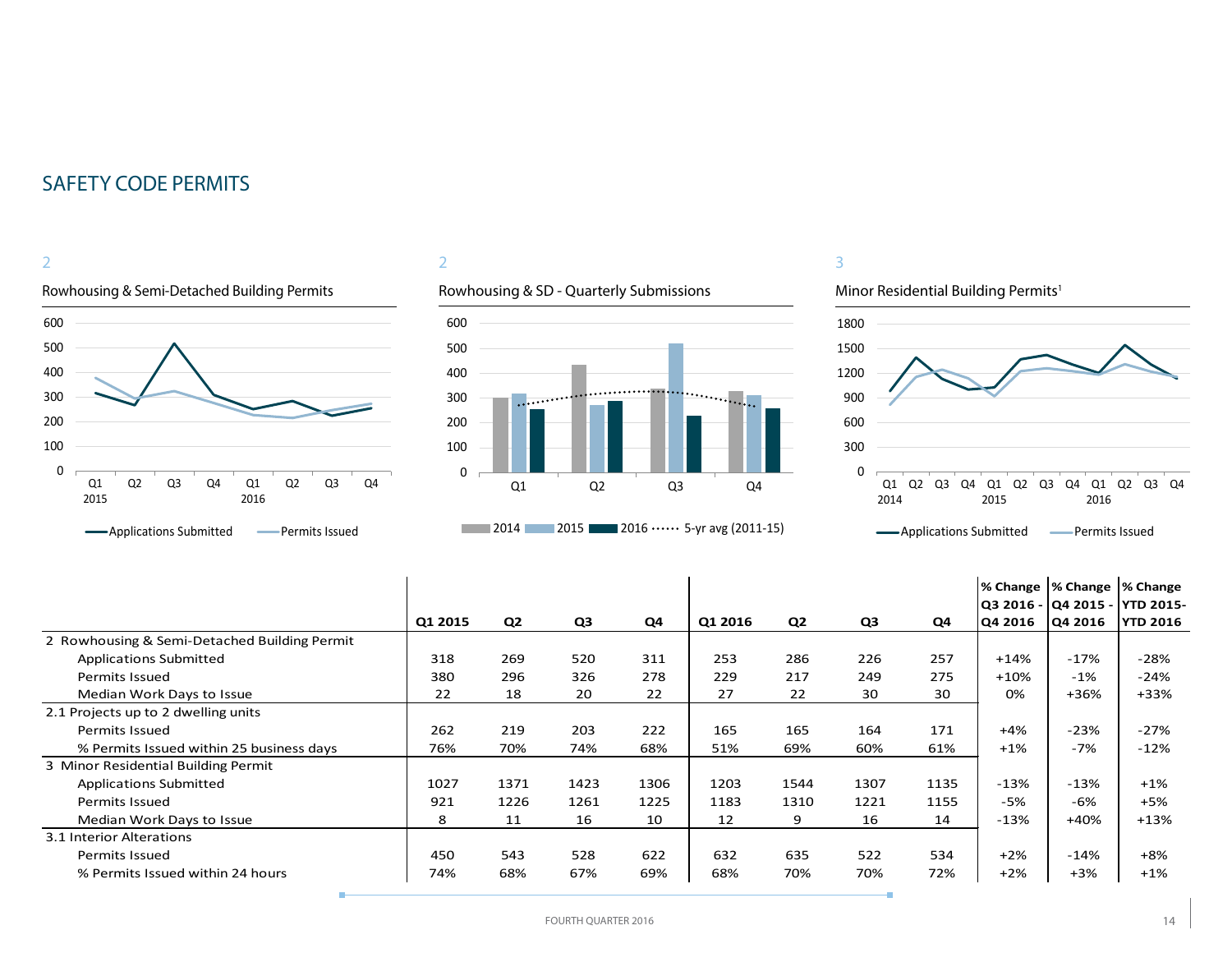



Commercial Final - Quarterly Submissions







|                                         |         |                |                |     |         |                |     |     | % Change  % Change  % Change |         | Q3 2016 -  Q4 2015 -  YTD 2015- |
|-----------------------------------------|---------|----------------|----------------|-----|---------|----------------|-----|-----|------------------------------|---------|---------------------------------|
|                                         | Q1 2015 | Q <sub>2</sub> | Q <sub>3</sub> | Q4  | Q1 2016 | Q <sub>2</sub> | Q3  | Q4  | Q4 2016                      | Q4 2016 | <b>YTD 2016</b>                 |
| 4 Commercial Final BP                   |         |                |                |     |         |                |     |     |                              |         |                                 |
| <b>Applications Submitted</b>           | 549     | 604            | 681            | 513 | 569     | 661            | 581 | 550 | -5%                          | $+7%$   | $+1\%$                          |
| Permits Issued                          | 489     | 571            | 595            | 494 | 630     | 520            | 629 | 517 | $-18%$                       | $+5%$   | $+7%$                           |
| Median Work Days to Issue               | 33      | 28             | 30             | 36  | 29      | 25             | 26  | 27  | $+4%$                        | $-25%$  | $-16%$                          |
| 5 Other Non-Residential Building Permit |         |                |                |     |         |                |     |     |                              |         |                                 |
| <b>Applications Submitted</b>           | 56      | 64             | 45             | 52  | 41      | 63             | 71  | 49  | $-31%$                       | -6%     | $+3%$                           |
| <b>Permits Issued</b>                   | 53      | 55             | 34             | 54  | 40      | 57             | 77  | 49  | $-36%$                       | -9%     | $+14%$                          |
| Median Work Days to Issue               |         |                |                | 3   |         |                |     |     | 0%                           | $-67%$  | $-33%$                          |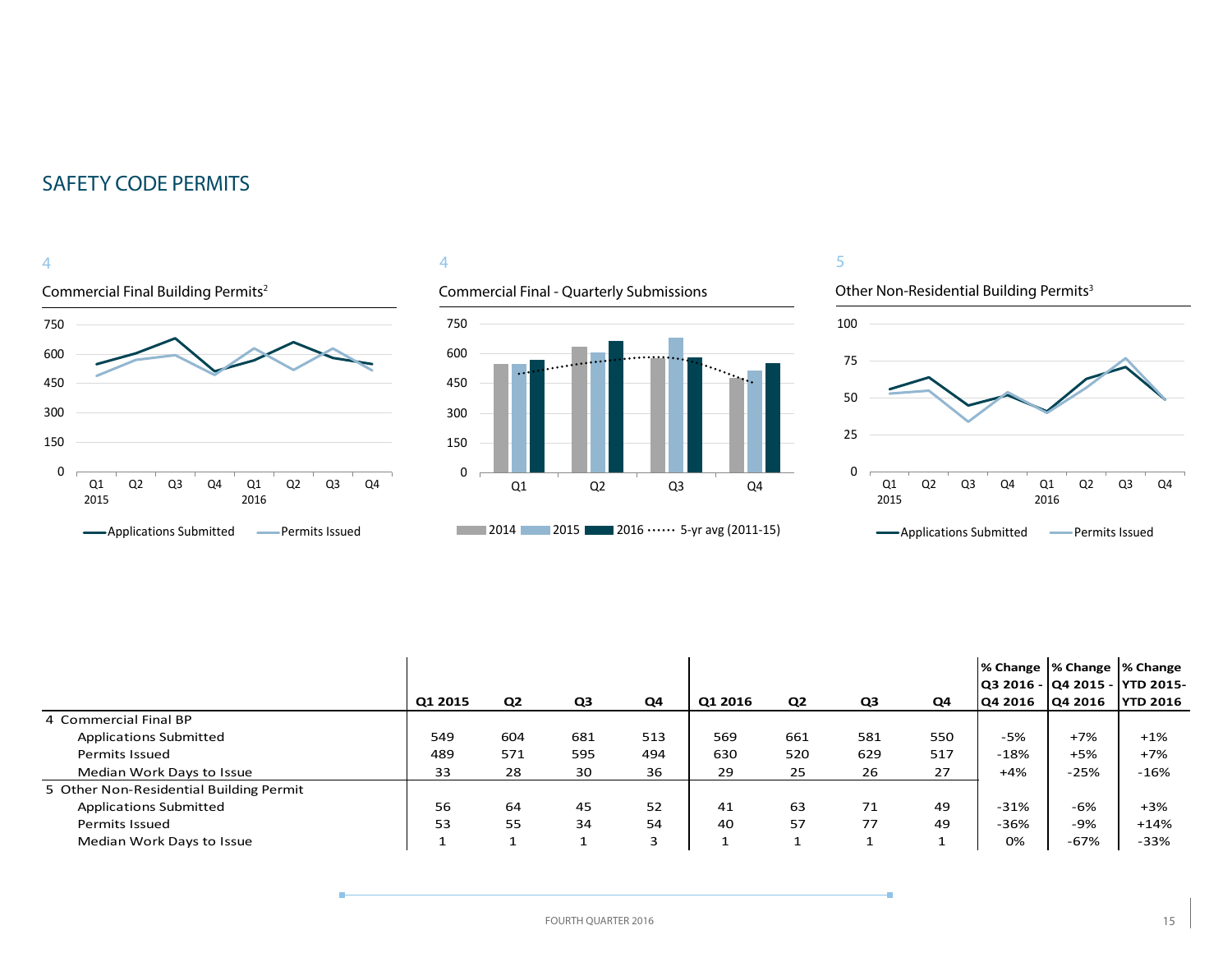### 6



#### 7

#### Plumbing & Gas Permits Issued



### 8

#### Electrical Permits Issued

÷



|                               |         |                |                |          |         |                |                |      | % Change  % Change  % Change |         |                                 |
|-------------------------------|---------|----------------|----------------|----------|---------|----------------|----------------|------|------------------------------|---------|---------------------------------|
|                               |         |                |                |          |         |                |                |      |                              |         | Q3 2016 -  Q4 2015 -  YTD 2015- |
|                               | Q1 2015 | Q2             | Q3             | Q4       | Q1 2016 | Q2             | Q3             | Q4   | Q4 2016                      | Q4 2016 | <b>YTD 2016</b>                 |
| 6 HVAC Permits                |         |                |                |          |         |                |                |      |                              |         |                                 |
| <b>Applications Submitted</b> | 355     | 298            | 268            | 370      | 520     | 424            | 523            | 804  | +54%                         | $+117%$ | +76%                            |
| <b>Permits Issued</b>         | 347     | 280            | 254            | 359      | 474     | 398            | 484            | 753  | +56%                         | $+110%$ | +70%                            |
| Median Work Days to Issue     |         |                |                | <b>T</b> |         |                |                |      | 0%                           | 0%      | 0%                              |
| 7 Plumbing & Gas Permits      |         |                |                |          |         |                |                |      |                              |         |                                 |
| <b>Applications Submitted</b> | 2930    | 2559           | 3282           | 4638     | 3571    | 2707           | 3350           | 4604 | $+37%$                       | $-1%$   | $+6%$                           |
| Permits Issued                | 2851    | 2442           | 3151           | 4569     | 3475    | 2654           | 3155           | 4434 | $+41%$                       | $-3%$   | $+5%$                           |
| Median Work Days to Issue     |         |                |                | 1        |         |                |                |      | $0\%$                        | 0%      | 0%                              |
| 8 Electrical Permits          |         |                |                |          |         |                |                |      |                              |         |                                 |
| <b>Applications Submitted</b> | 7407    | 8610           | 9742           | 7160     | 5558    | 7906           | 7956           | 7013 | $-12%$                       | $-2%$   | -14%                            |
| Permits Issued                | 6505    | 8405           | 8609           | 6768     | 5153    | 7639           | 7354           | 5886 | $-20%$                       | $-13%$  | $-14%$                          |
| Median Work Days to Issue     | 3       | $\overline{2}$ | $\overline{2}$ | 2        | ∍<br>∠  | $\overline{2}$ | $\overline{2}$ | 3    | +50%                         | +50%    | 0%                              |

\*The decline in HVAC Permits is due to the changes made in 2012 to have the Plumbing and Gas section govern replacements and alterations of gas appliances. A Gas Permit is now required for these work processes.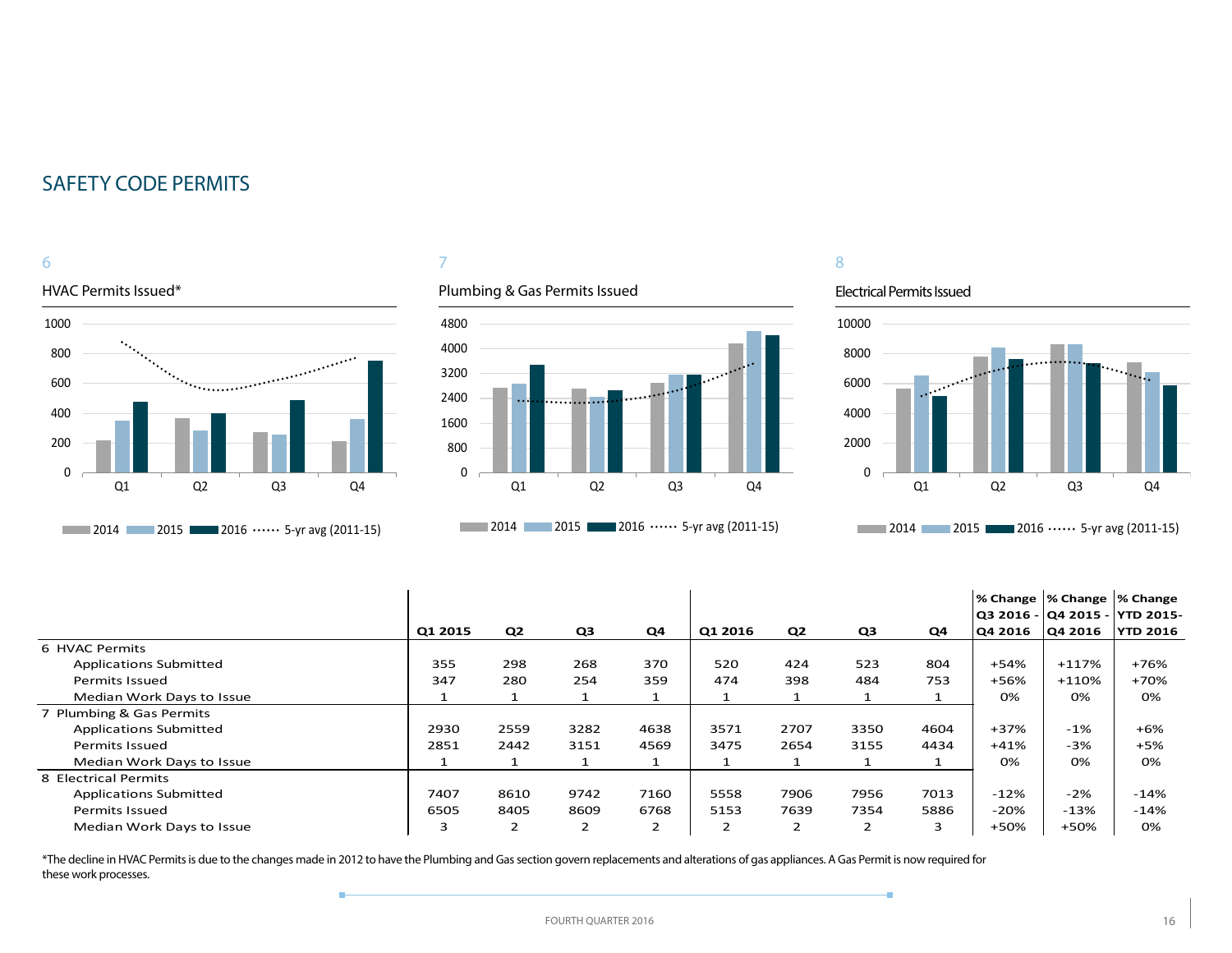### <span id="page-16-0"></span>CERTIFICATES & AGREEMENTS

The Development Services Branch completes various certificates and agreements.

A compliance certificate is a formal response from the City of Edmonton that states that any development on a property, based on a Real Property Report from an Alberta Land Surveyor, meets all regulations of the Zoning Bylaw and/or has been issued any required Development Permits. Compliance certificates also include zoning confirmations and re-stamps.

The City has two levels of compliance service - regular and express. There are significantly higher volumes for regular service requests and response times can vary.

Performance Targets:

Express Service - 95% issued within 3 business days; Regular Service - 95% issued within 10 business days.

### 1

Compliance Certificate - Quarterly Submissions



#### 1

Compliance Certificate - Certificates Issued within Target Time, YTD 2016



|                                               |         |                |      |      |         |                          |      |                          | % Change<br>Q3 2016 - | % Change   % Change<br>  Q4 2015 - YTD 2015- |                 |
|-----------------------------------------------|---------|----------------|------|------|---------|--------------------------|------|--------------------------|-----------------------|----------------------------------------------|-----------------|
|                                               | Q1 2015 | Q <sub>2</sub> | Q3   | Q4   | Q1 2016 | Q <sub>2</sub>           | Q3   | Q4                       | Q4 2016               | Q4 2016                                      | <b>YTD 2016</b> |
| 1 Compliance Certificate - Total*             |         |                |      |      |         |                          |      |                          |                       |                                              |                 |
| <b>Applications Submitted</b>                 | 2885    | 3753           | 3880 | 3186 | 2588    | 3129                     | 3001 | 2777                     | -7%                   | $-13%$                                       | $-16%$          |
| Certificates Issued                           | 2630    | 3462           | 3850 | 3194 | 2418    | 2919                     | 3006 | 2705                     | $-10%$                | $-15%$                                       | $-16%$          |
| 1.1 Express Certificate                       |         |                |      |      |         |                          |      |                          |                       |                                              |                 |
| Certificates Issued                           | 363     | 596            | 726  | 536  | 301     | 510                      | 633  | 477                      | $-25%$                | $-11%$                                       | $-14%$          |
| Median Work Days to Issue                     |         | ∠              | 3    | 3    |         | 3                        | 3    | 3                        | 0%                    | 0%                                           | $+10%$          |
| % Certificates Issued within 3 business days  | 88%     | 87%            | 78%  | 79%  | 83%     | 77%                      | 74%  | 72%                      | $-2%$                 | $-7%$                                        | $-7%$           |
| 1.2 Regular Certificate                       |         |                |      |      |         |                          |      |                          |                       |                                              |                 |
| Certificates Issued                           | 2267    | 2866           | 3124 | 2658 | 2117    | 2409                     | 2373 | 2228                     | $-6%$                 | $-16%$                                       | $-16%$          |
| Median Work Days to Issue                     | 6       | 8              |      | 6    |         | $\overline{\phantom{0}}$ | ⇁    | $\overline{\phantom{a}}$ | 0%                    | $+17%$                                       | $-4%$           |
| % Certificates Issued within 10 business days | 93%     | 90%            | 90%  | 91%  | 97%     | 93%                      | 93%  | 93%                      | 0%                    | $+2%$                                        | $+3%$           |

\* Including Zoning Confirmations and Re-Stamps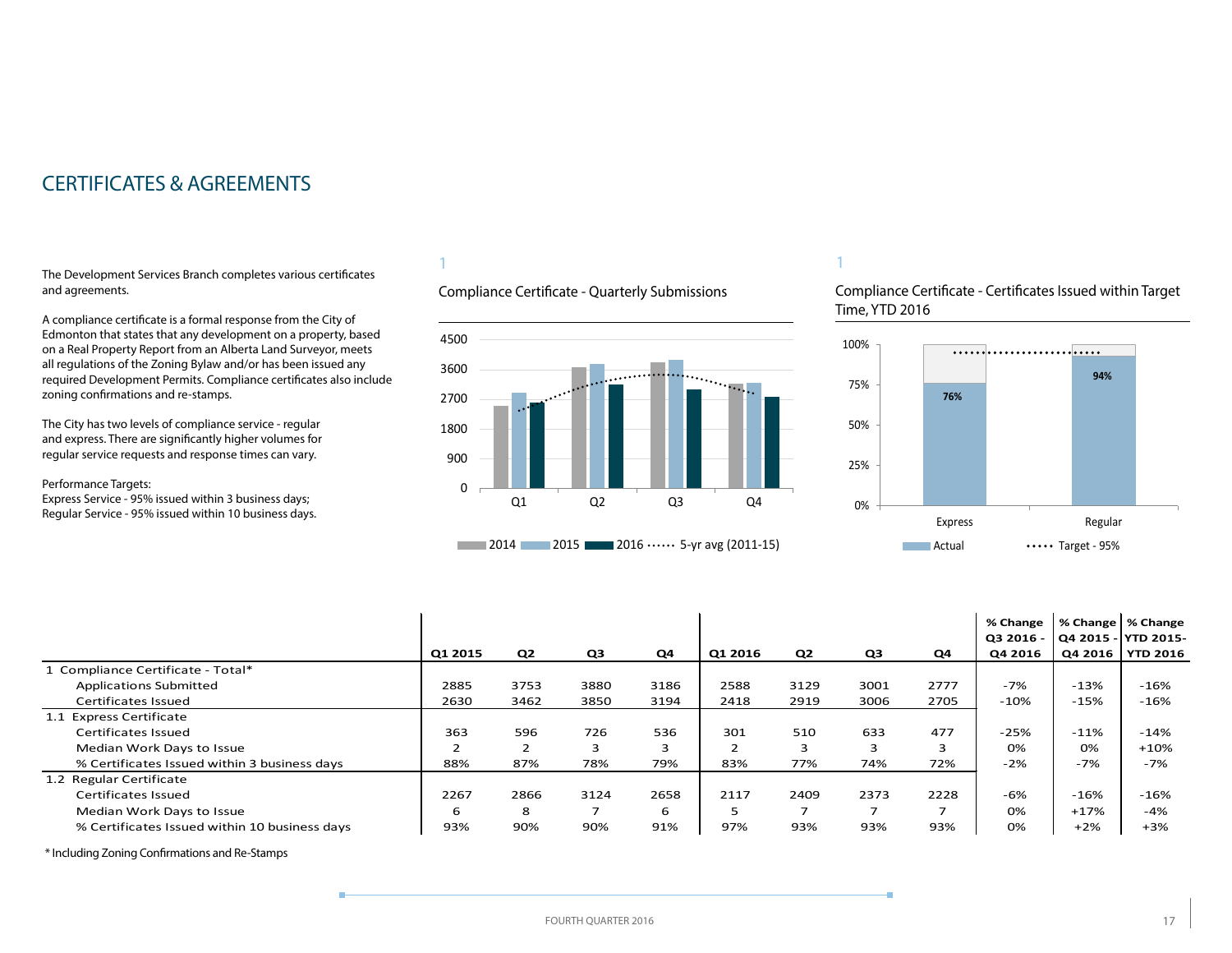### CERTIFICATES & AGREEMENTS

An encroachment agreement is a formal contract between the City and the owner of a property that allows a structure that extends onto City or public property to remain in place. Typically, an encroachment agreement takes a minimum of six weeks to complete. Timelines can increase if the application requires circulation to other civic agencies or has serious issues.

An occupancy certificate is written approval from the City of Edmonton that the building complies with the Zoning Bylaw, meets the requirements of the Alberta Building Code and can be occupied. The reported category only includes daycares and group homes.

#### 2

Encroachment Agreements - Quarterly Submissions



#### 2

#### Encroachment Agreements



|                               |         |                |     |     |         |                |     |                |         | % Change  % Change  % Change<br> Q3 2016 -  Q4 2015 -  YTD 2015- |                 |
|-------------------------------|---------|----------------|-----|-----|---------|----------------|-----|----------------|---------|------------------------------------------------------------------|-----------------|
|                               | Q1 2015 | Q <sub>2</sub> | Q3  | Q4  | Q1 2016 | Q <sub>2</sub> | Q3  | Q <sub>4</sub> | O4 2016 | <b>Q4 2016</b>                                                   | <b>YTD 2016</b> |
| 2 Encroachment Agreement      |         |                |     |     |         |                |     |                |         |                                                                  |                 |
| <b>Applications Submitted</b> | 101     | 152            | 182 | 125 | 112     | 129            | 136 | 111            | $-18%$  | $-11\%$                                                          | $-13%$          |
| Agreements Completed          | 169     | 105            | 81  | 133 | 231     | 120            | 82  | 133            | $+62%$  | 0%                                                               | $+16%$          |
| Median Work Days to Complete  | 86      | 66             | 78  | 106 | 110     | 89             | 91  | 87             | $-4%$   | $-18%$                                                           | $+12%$          |
| 3 Occupancy Certificate       |         |                |     |     |         |                |     |                |         |                                                                  |                 |
| <b>Applications Submitted</b> | 16      | 28             | 26  | 10  | 14      | 17             | 34  | 17             | $-50%$  | $+70%$                                                           | $+2%$           |
| <b>Certificates Completed</b> | 18      | 26             | 21  | 11  | 13      | 18             | 40  | 19             | $-53%$  | $+73%$                                                           | $+18%$          |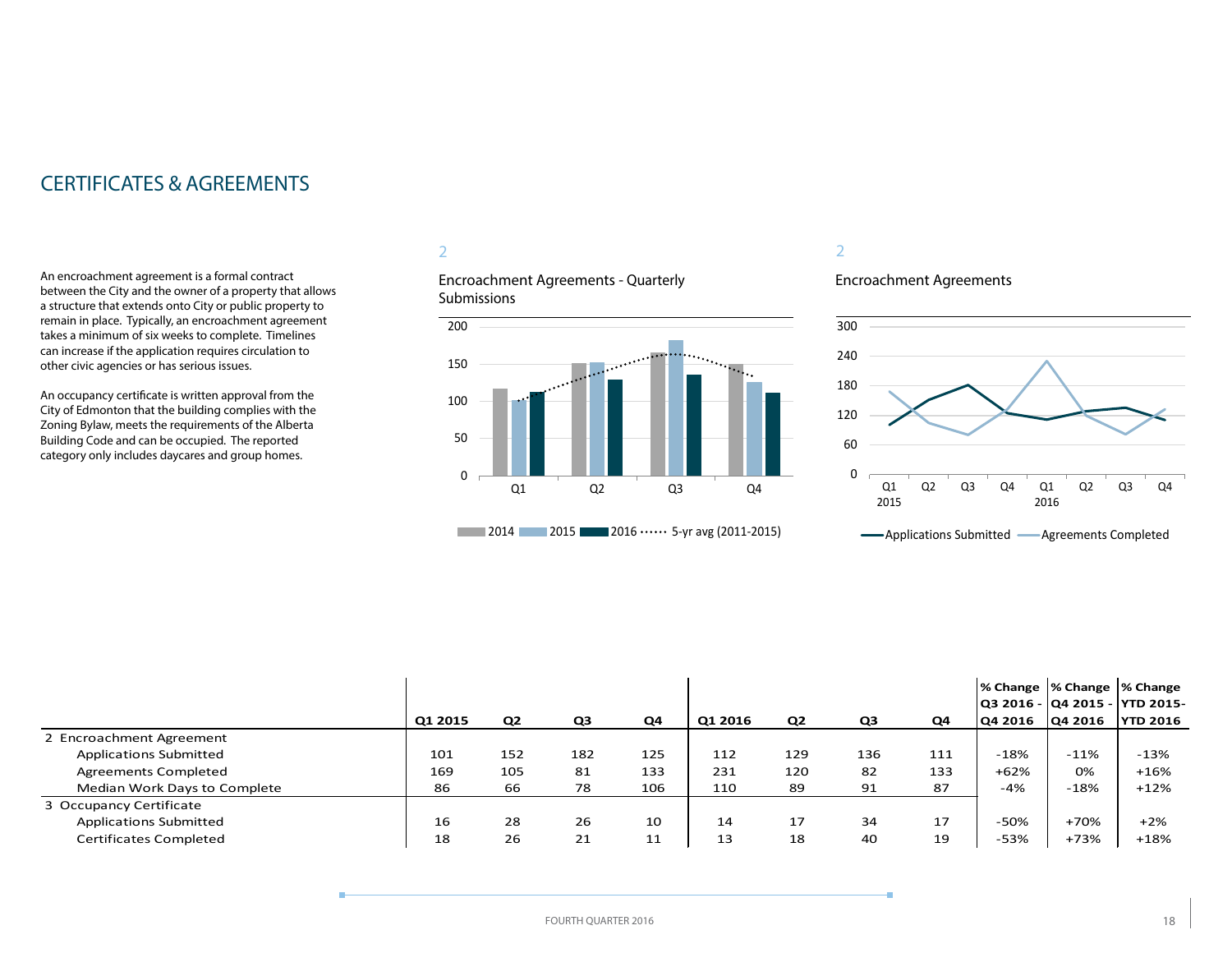### <span id="page-18-0"></span>**LICENSING**

The Development Services Branch manages the issuance of all City of Edmonton business and vehicle for hire licences.

There are nearly 30,000 active businesses operating within the City of Edmonton. The Development Services Branch ensures that new and existing businesses comply with the Business LIcence Bylaw. New businesses require both a business licence and development permit. For the complete applications with fees paid on time new business licence can be issued within 24 hours. If the application require referral from Fire Rescue Services, it can take up to 11 business days. Existing businesses must renew their business licence annually.

The Vehicle For Hire program ensures the safe and orderly provision of Vehicle for Hire services in the City through driver licensing, driver screening, vehicle inspections, and enforcement activities. Taxi, limousine, and shuttle businesses, vehicles, and drivers all require a licence to ensure compliance with the Vehicle For Hire Bylaw.

### 1

#### New Business Licences Issued



1

#### Business Licences Issued - New vs. Renewed



|                                     |         |                |      |       |         |      |      |       |         | % Change  % Change  % Change<br>Q3 2016 - Q4 2015 - YTD 2015- |                 |
|-------------------------------------|---------|----------------|------|-------|---------|------|------|-------|---------|---------------------------------------------------------------|-----------------|
|                                     | Q1 2015 | Q <sub>2</sub> | Q3   | Q4    | Q1 2016 | Q2   | Q3   | Q4    | Q4 2016 | Q4 2016                                                       | <b>YTD 2016</b> |
| 1 Business Licensing                |         |                |      |       |         |      |      |       |         |                                                               |                 |
| New Licences Issued                 | 1573    | 1734           | 1672 | 1540  | 1843    | 1803 | 1693 | 1829  | $+8%$   | $+19%$                                                        | $+10%$          |
| Licences Renewed                    | 7195    | 5390           | 4849 | 10268 | 7427    | 5948 | 4927 | 10193 | $+107%$ | $-1\%$                                                        | $+3%$           |
| Total Business Licences Issued      | 8768    | 7124           | 6521 | 11808 | 9270    | 7751 | 6620 | 12022 | $+82%$  | $+2%$                                                         | $+4%$           |
| 1.1 New licences (w/o referral)     |         |                |      |       |         |      |      |       |         |                                                               |                 |
| Licences Submitted and Issued       | 1338    | 1308           | 1277 | 1021  | 1385    | 1413 | 1264 | 1281  | $+1%$   | $+25%$                                                        | $+8%$           |
| % Issued within 24 hours            | 63%     | 57%            | 53%  | 59%   | 51%     | 52%  | 48%  | 46%   | $-2%$   | $-13%$                                                        | -9%             |
| 1.2 New licences (require referral) |         |                |      |       |         |      |      |       |         |                                                               |                 |
| Licences Submitted and Issued       | 435     | 435            | 395  | 519   | 458     | 390  | 429  | 548   | $+28%$  | $+6%$                                                         | $+2%$           |
| % Issued within 11 business days    | 30%     | 26%            | 31%  | 26%   | 37%     | 38%  | 31%  | 30%   | $-1%$   | $+4%$                                                         | $+6%$           |
| 2 Vehicle for Hire                  |         |                |      |       |         |      |      |       |         |                                                               |                 |
| <b>Broker Licences Issued</b>       | 16      | 61             | 12   | 8     |         | 52   | 26   | 6     | $-77%$  | $-25%$                                                        | $-12%$          |
| <b>Driver Licences Issued</b>       | 384     | 425            | 419  | 433   | 201     | 719  | 687  | 567   | $-17%$  | $+31%$                                                        | $+31%$          |
| Vehicle Licences Issued             | 171     | 1421           | 29   | 32    | 6       | 1470 | 93   | 14    | -85%    | -56%                                                          | -4%             |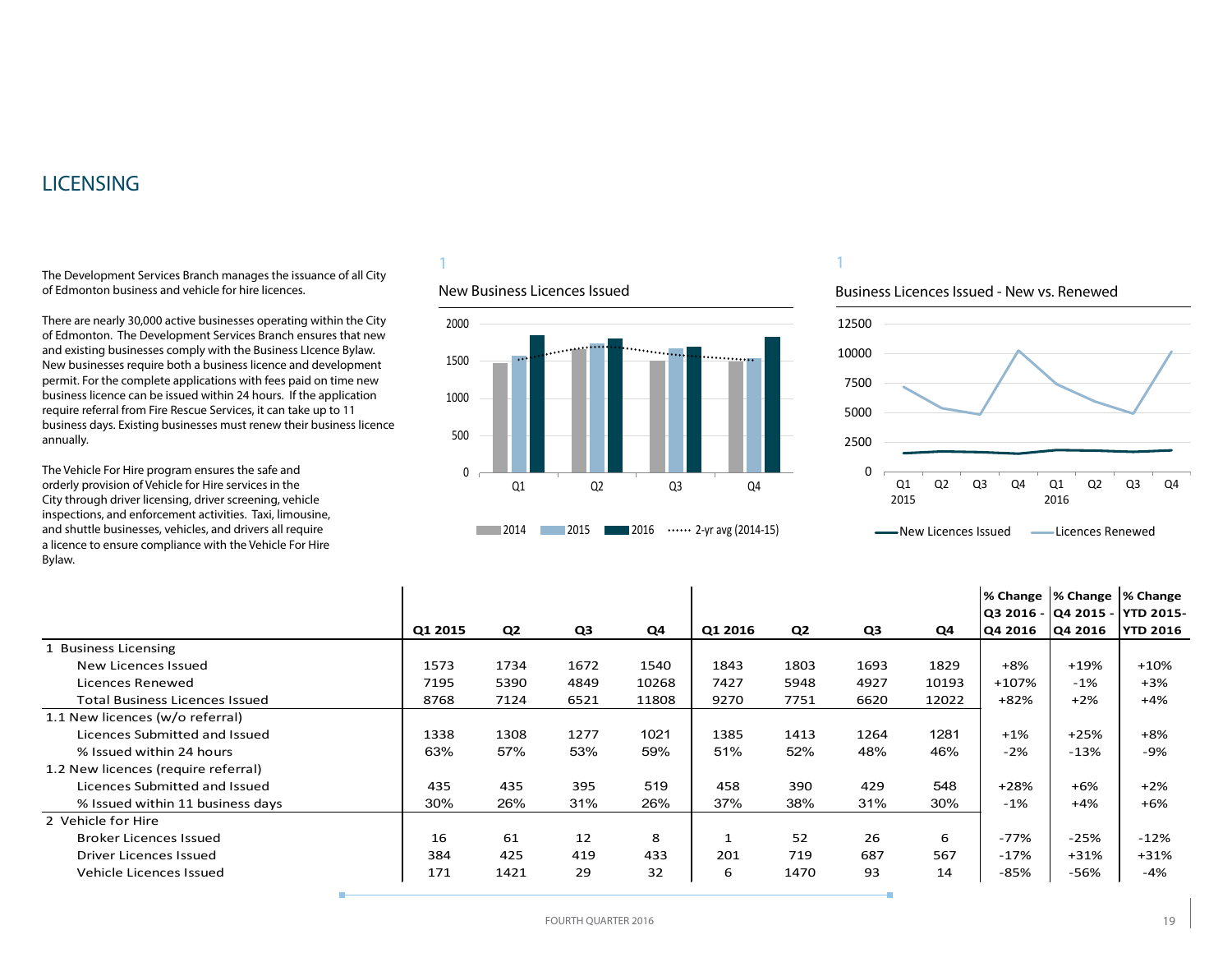### <span id="page-19-0"></span>DEVELOPMENT COMPLIANCE

Where citizen activities or property conditions don't comply with the Zoning Bylaw, Development Services Branch employees provide education, warnings, inspections and may apply penalties.

The Development Compliance team was established within the Branch in 2010 to deal effectively with zoning compliance issues. The team responds to complaints that require diplomacy, discretion, professionalism, and resolution-based actions to aid the City with the enforcement of the Zoning Bylaw.

Compliance jobs are created when a Zoning Bylaw complaint is made. Branch employees contact the individual responsible and conduct at least one inspection to ensure that the compliance issue is resolved. The Branch may also conduct proactive inspections before a complaint is made. Multiple inspections may be required for each job. A compliance job is completed when the issue has been resolved and full compliance with the Zoning Bylaw is attained. Thus, completion timelines are dependent on the length of time that it takes an individual to correct the violation.

#### 1

#### Compliance Jobs



### 1

#### Compliance Jobs Completed



|                           |         |                |     |     |         |                |     |     | % Change  % Change  % Change<br> Q3 2016 -  Q4 2015 -  YTD 2015 |                |                 |
|---------------------------|---------|----------------|-----|-----|---------|----------------|-----|-----|-----------------------------------------------------------------|----------------|-----------------|
|                           | Q1 2015 | Q <sub>2</sub> | QЗ  | Q4  | Q1 2016 | Q <sub>2</sub> | Q3  | Q4  | 104 2016                                                        | <b>Q4 2016</b> | <b>YTD 2016</b> |
| Development Compliance    |         |                |     |     |         |                |     |     |                                                                 |                |                 |
| Compliance Jobs Created   | 463     | 596            | 699 | 429 | 521     | 631            | 724 | 512 | $-29%$                                                          | $+19%$         | $+9%$           |
| Compliance Jobs Completed | 623     | 563            | 807 | 768 | 648     | 425            | 500 | 483 | -3%                                                             | $-37%$         | $-26%$          |
| Median Days to Complete   | 139     | 107            | 139 | 79  | 119     | 53             | 43  | 65  | $+51%$                                                          | $-18%$         | $-40%$          |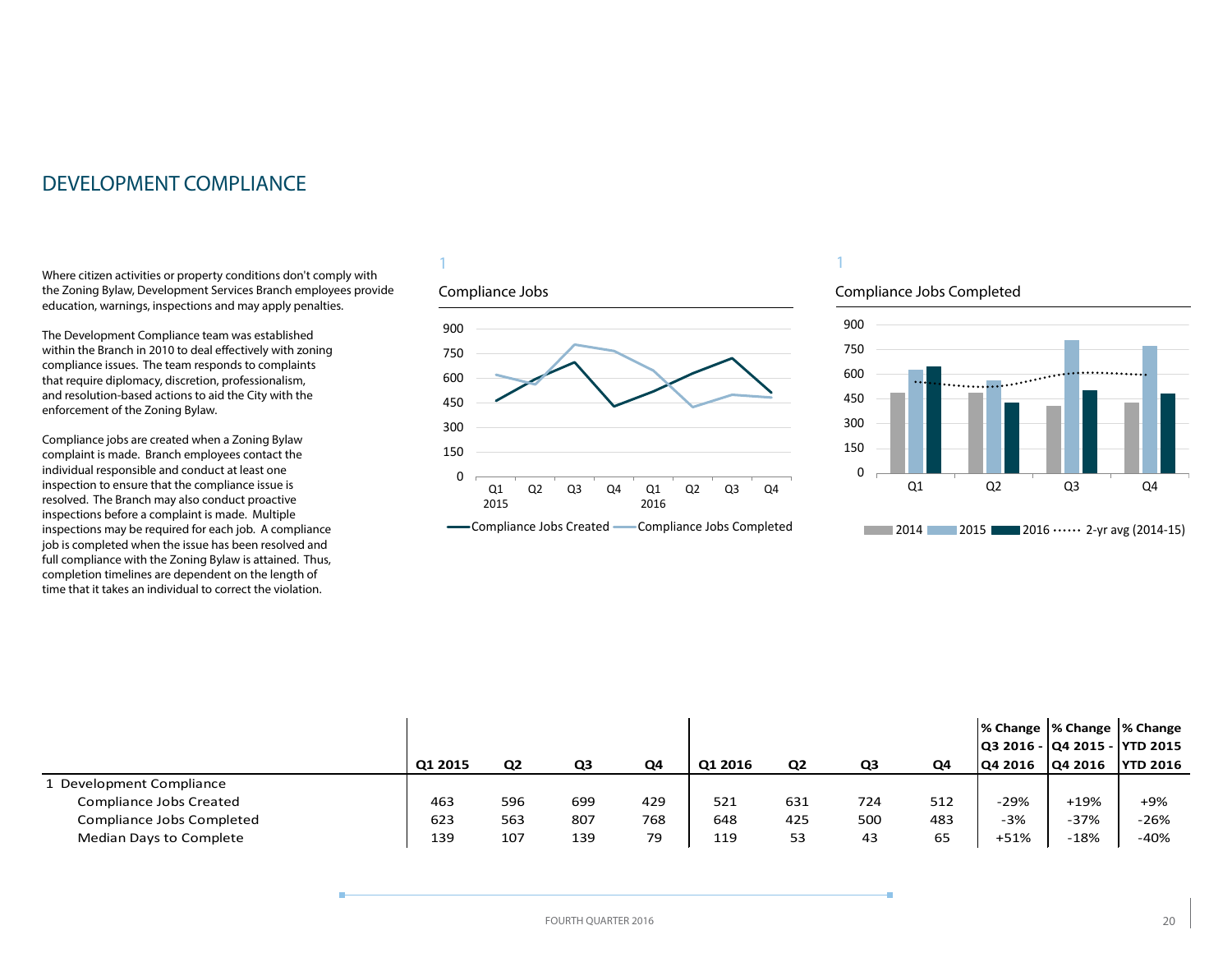### <span id="page-20-0"></span>CUSTOMER SERVICE

Located on the 5th floor of HSBC Bank Place, the Permits & Licensing Service Centre provides a wide range of services to residents and development industry representatives. The staff ensure that licences and permits move efficiently through each stage of the City's process, from application intake and approval, to payment and records management. This includes in-person issuance of minor permits and licences, answering customer inquiries, and processing payments for the majority of City of Edmonton fees, fines, and taxes.

The Permits & Licensing Service Centre assists over 10,000 walkin customers each quarter. One performance target is to have at least 75% of walk-in customers wait less than 15 minutes before being served. Service Level is defined as the percentage of walk-in customers with wait time under 15 minutes.

Development Services employees are responsible for resolving any 311 phone call inquiries related to branch services that 311 agents can not address. A CRM (Customer Relationship Management) ticket is issued for each inquiry. Most tickets are responded to within two business days.

As of January 2017, the Permits and Licensing Service Centre was renamed the Edmonton Service Centre and moved to the Edmonton Tower.

#### Walk-in Customer Service

1



|                                                        |         |                |       |       |         |                |       |       | % Change  % Change  % Change   |         |                  |
|--------------------------------------------------------|---------|----------------|-------|-------|---------|----------------|-------|-------|--------------------------------|---------|------------------|
|                                                        |         |                |       |       |         |                |       |       | Q3 2016 -  Q4 2015 -  YTD 2015 |         |                  |
|                                                        | Q1 2015 | Q <sub>2</sub> | Q3    | Q4    | Q1 2016 | Q <sub>2</sub> | Q3    | Q4    | <b>Q4 2016</b>                 | Q4 2016 | <b>IYTD 2016</b> |
| 1 Walk-in Customer Service                             |         |                |       |       |         |                |       |       |                                |         |                  |
| Number of Walk-in Customers                            | 14598   | 19768          | 18851 | 14178 | 11832   | 17519          | 16788 | 13039 | $-4%$                          | $-11%$  | $+11%$           |
| % of Walk-in Customers with wait time under 15 minutes | 90%     | 75%            | 75%   | 85%   | 84%     | 76%            | 80%   | 84%   | $+5%$                          | $+7%$   | $+35%$           |
| 2 CRM Tickets                                          |         |                |       |       |         |                |       |       |                                |         |                  |
| Tickets Resolved                                       | 11984   | 14032          | 13546 | 12090 | 8501    | 8398           | 9,986 | 7884  | $+19%$                         | $-26%$  | $-12%$           |
| % of Tickets Resolved On Time                          | 93%     | 92%            | 92%   | 89%   | 90%     | 84%            | 80%   | 87%   | -5%                            | $-13%$  | $+23%$           |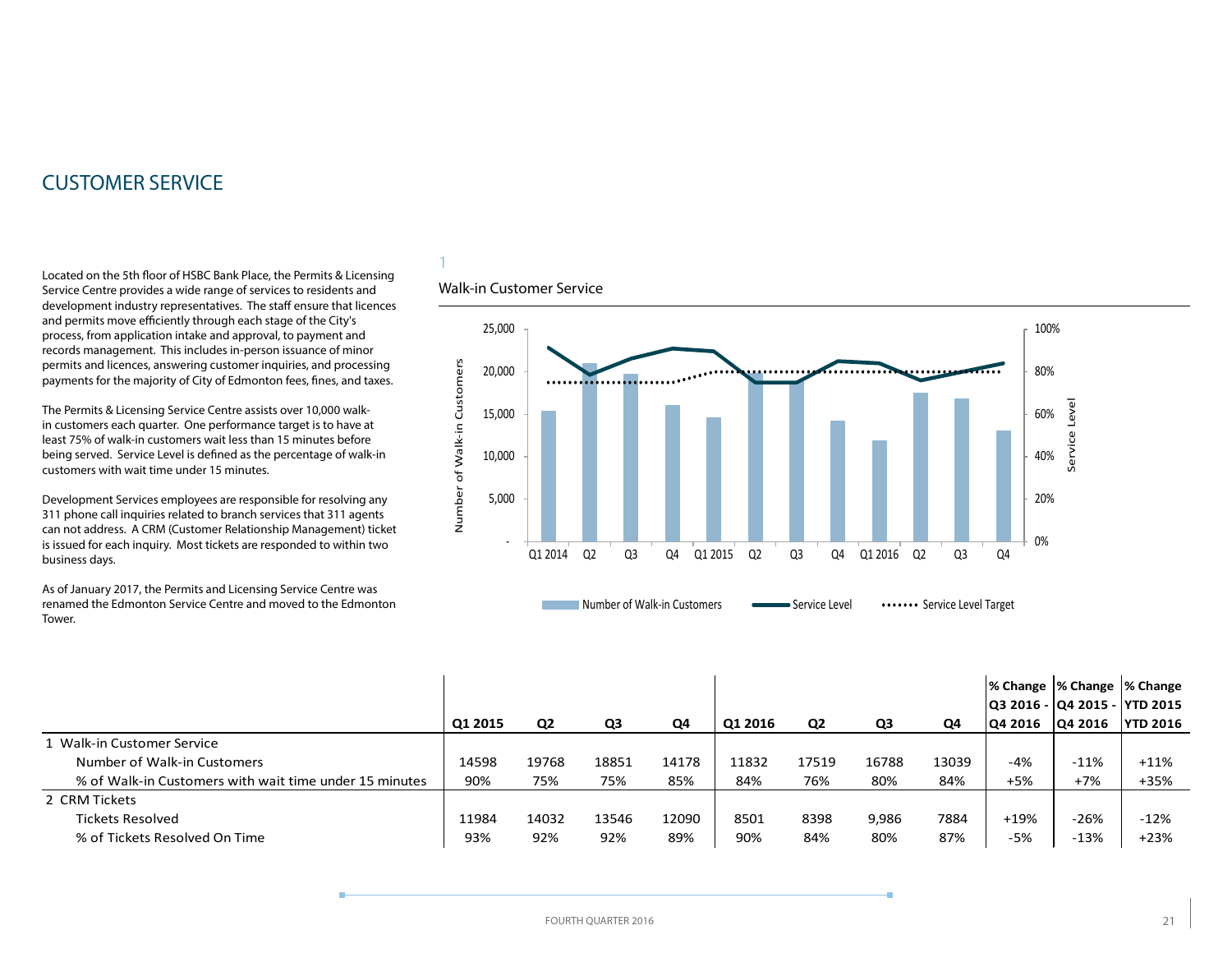### <span id="page-21-0"></span>FINANCIALS

\$50

\$60

The Development Services Branch implemented a new business model in 2010 to achieve long-term financial sustainability and enhanced, accountable service levels for revenue generating planning services. The full cost recovery model ensures that revenue collected for the processing of applications is directly and indirectly attributed to the delivery of those services. This includes corporate support costs as well as providing for investment in service improvement initiatives.

The Development Services Reserve Fund was established to balance revenue and expenditure streams over the long term. The target reserve balance is equal to 75 per cent of annual operating expenditures.

The full cost recovery model and reserve fund ensure that services are responsive to client needs in the short and long term. The Branch reached full cost recovery by the end of 2012. Transfers to other City branches that provide support for Development Services represent over 30 per cent of operating expenditures.





Development Services Expenditures: Jan - Dec 2016



#### Quarterly Branch Revenue, Expenditures, and Reserve Fund Balance<sup>1,2,3</sup>



 $, . . . . . . . . . . . . . . . .$